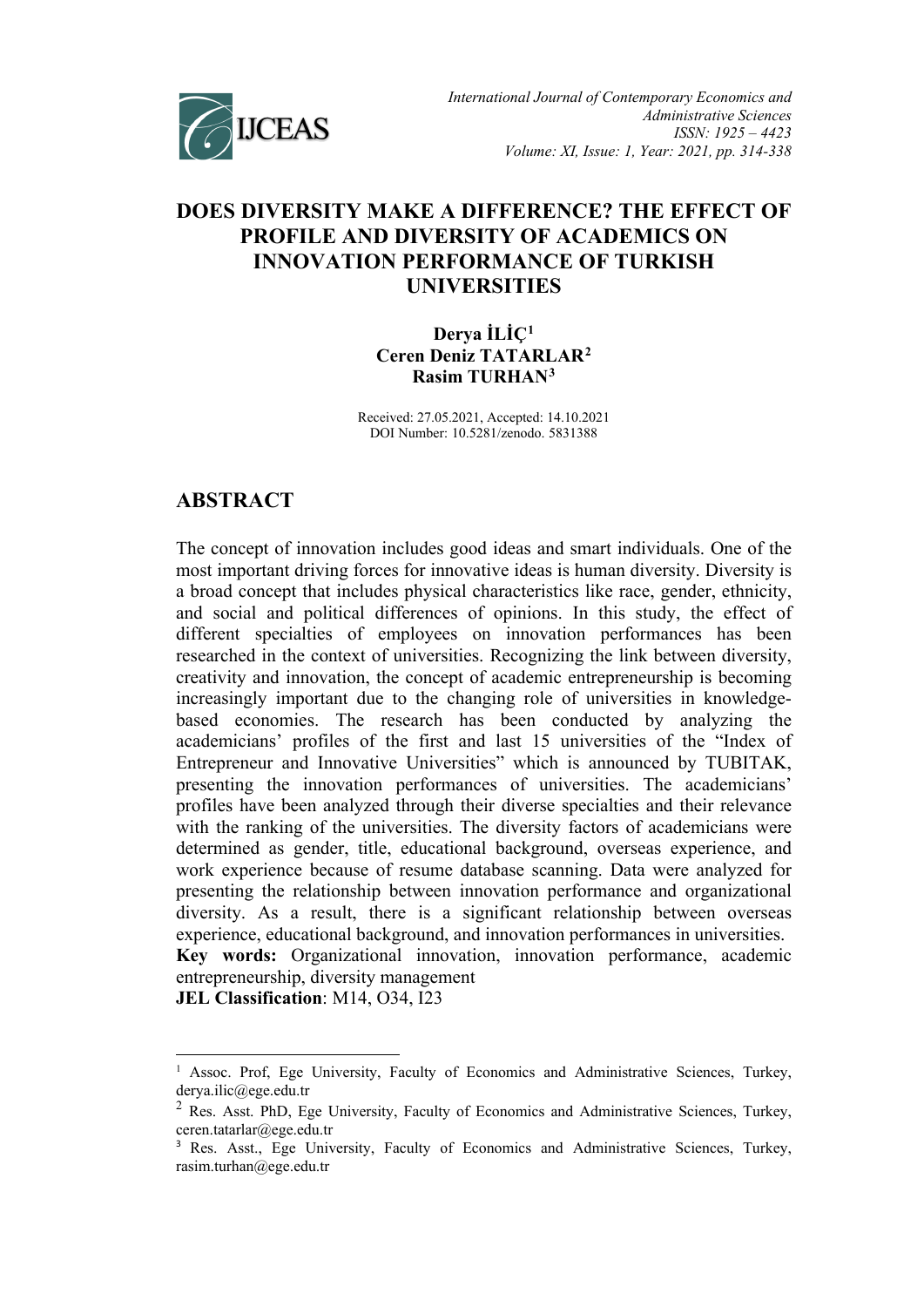

# **1. INTRODUCTION**

Considering innovation problem with the macroeconomic approach, innovative skills are seen as an asset value for organizations. Creativity is the prior condition for successful innovation. The relationship between innovation and competitive advantage appeared with the help of research made and their conclusions. If an innovation process results in the novelty of an existing product, system or process and gaining favor for the social environment, all this success background depends on the individual or organizational creativity (Bassett‐Jones, 2005). The main source of both individual and organizational creativity is the diversity factors that distinguish individuals from each other and make them think differently from each other beyond any doubt. Diversity is a broad concept that includes physical characteristics like race, gender, ethnicity, and also social and political differences of opinions. To understand the innovation, one should also focus on these diversity factors along with the skills (Page, 2007). Because innovation is an interactive process and diversity affects the knowledge's formation and manner of application to the innovation process, diversity between interacting individuals also encourages the innovation process (Østergaard et al., 2011).

Innovation is not something that comes up accidentally or periodically as a result of an action. According to many scholars, innovation is a result of an organization's linear interaction process wits its macro-environment (Kline and Rosenberg, 1986; Dosi et al., 1988; Lundvall, 1988, 1992; Nelson, 1993; Edquist, 1997; Maskell and Malmberg, 1999; Lundvall et al., 2002; Leitão, 2006; Silva and Leitão, 2007; Silva et al., 2007). This macro environment includes state, university, supporting institutions, similar institutional agencies and ecosystems involving society. On the contrary, considering organizations at the micro level, the answer for the question "who is the source of innovation?" appears as a human brain. It means the more diverse people in an organization, the more different points of view and ideas. There is a strong relationship between diversity management and innovation; this link has been relatively well-explored in recent years (Benschop, 2001; Bassett-Jones, 2005; Gratton et al., 2007). Therefore, a successful policy which innovation supports at the macro level is dependent on organizational structures which support organizational diversity. This proves the necessity of micro level studies among innovation ecosystem development.

In addition to this, studies reviewing diversity are few in the general context of the service industry and especially in universities (Easingwood, 1986; Griffin, 1997; Oke, 2004; Morrison et al. 2005 in Lauring and Selmer, 2011:347). So that education is an intangible service, it is hard for innovative ideas to appear, spread and get evaluated as innovation (Oke, 2004:31). But given in view of an increasing number of students, sector development and competition, universities should have a heterogeneous structure to improve themselves. In this regard, it is anticipated that universities, which include academicians with different specialties would have higher innovation performances.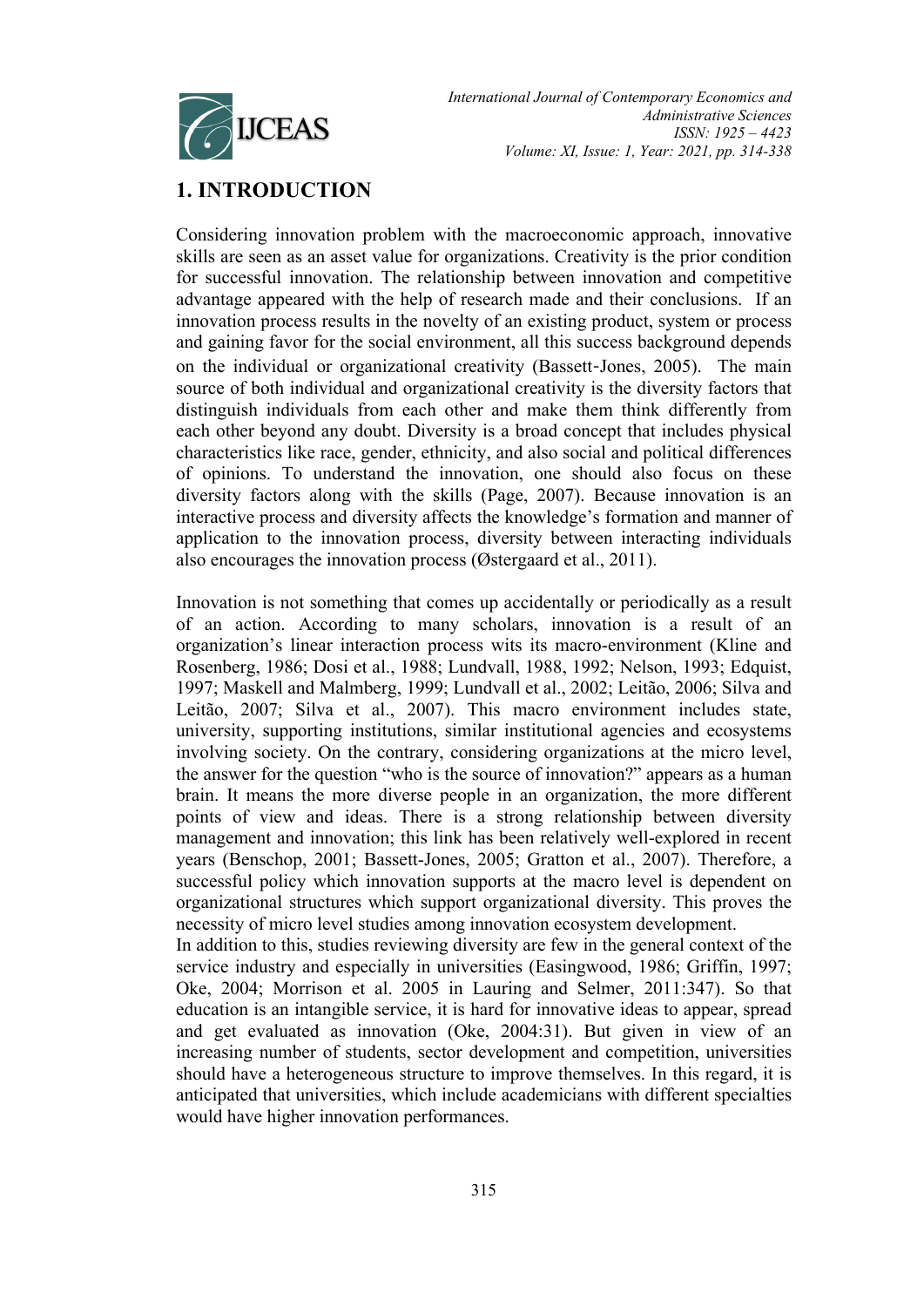#### [www.ijceas.com](http://www.ijceas.com/)

# **2. THE CONCEPTS OF INNOVATION, ORGANIZATIONAL DIVERSITY AND ACADEMIC ENTREPRENEURSHIP**

When examining the origin of the word innovation, it is seen that it stands on the saying "innovation", derives from the verb "innovate" means, "change, vary, renew" in Latino. The concept of innovation is generally mistaken with the concepts of "invention, discovery" and perceived differently from its nature. Used in this meaning when it first came up, nowadays this concept's meaning has been changed into developing and improving a product or service by making changes. The concept of innovation, which was examined as a process by Schumpeter, has been defined as creating new alternatives about new products, services and business processes and applying them (Schumpeter, 1934: 65 in Çapraz et al., 2014:26). In the most general definition, innovation can be described as converting an invention into value. In Oslo Manual, innovation is defined as "the implementation of a new or significantly improved product (good or service), or process, a new marketing method, or a new organizational method in business practices, workplace organization or external relations" (Oslo Manual, 2005:10). Innovation is the most reliable and constant area to gain competitive advantages both organizationally and societally. Organizations, which can use these areas well would advance in the future more powerfully from now (Kelley and Littman, 2005; Yalçınkaya, 2010: 382).

Overtopping in innovation can be carried out when organizations use the resources they own effectively or with the help of their organizational characteristics. Robbins and Coulter (2012:195) discuss the driving forces of innovation in three main dimensions called as structural, cultural, and human resource variables. In the model that they developed in this framework, organic structures, abundant resources, high inter-unit communication, minimal time pressure and work/non-work support as structural variables; acceptance of ambiguity, tolerance of the risk, tolerance of conflict, focus on ends, open-system focus and positive feedback as cultural variables; high commitment to training and development, high job security and creative people as human resource variables are included. As Woodman et al. (1993:309) stated, to understand organizational creativity; the ways that creativity process, creative product, creative conditions, creative person and all of these factors interact with each other also should be understood. For innovation to take place in an organization, all these factors should come together.

Many individuals think that innovation requires smarter people and much better ideas. Starting from this point of view, "diversity" comes up as the most powerful but less understood component of innovation. According to the literature of innovation, it is seen that this concept is fed with diversity and discrepancy. These discrepancies sometimes might come up as ethnicity, gender, race, political view or religious beliefs. "Diversity" or "Diversity Management" is a concept that emerged with the increasing tendency of globalization circa the 90s. Diversity management points out the balance of the intensity rising from the employee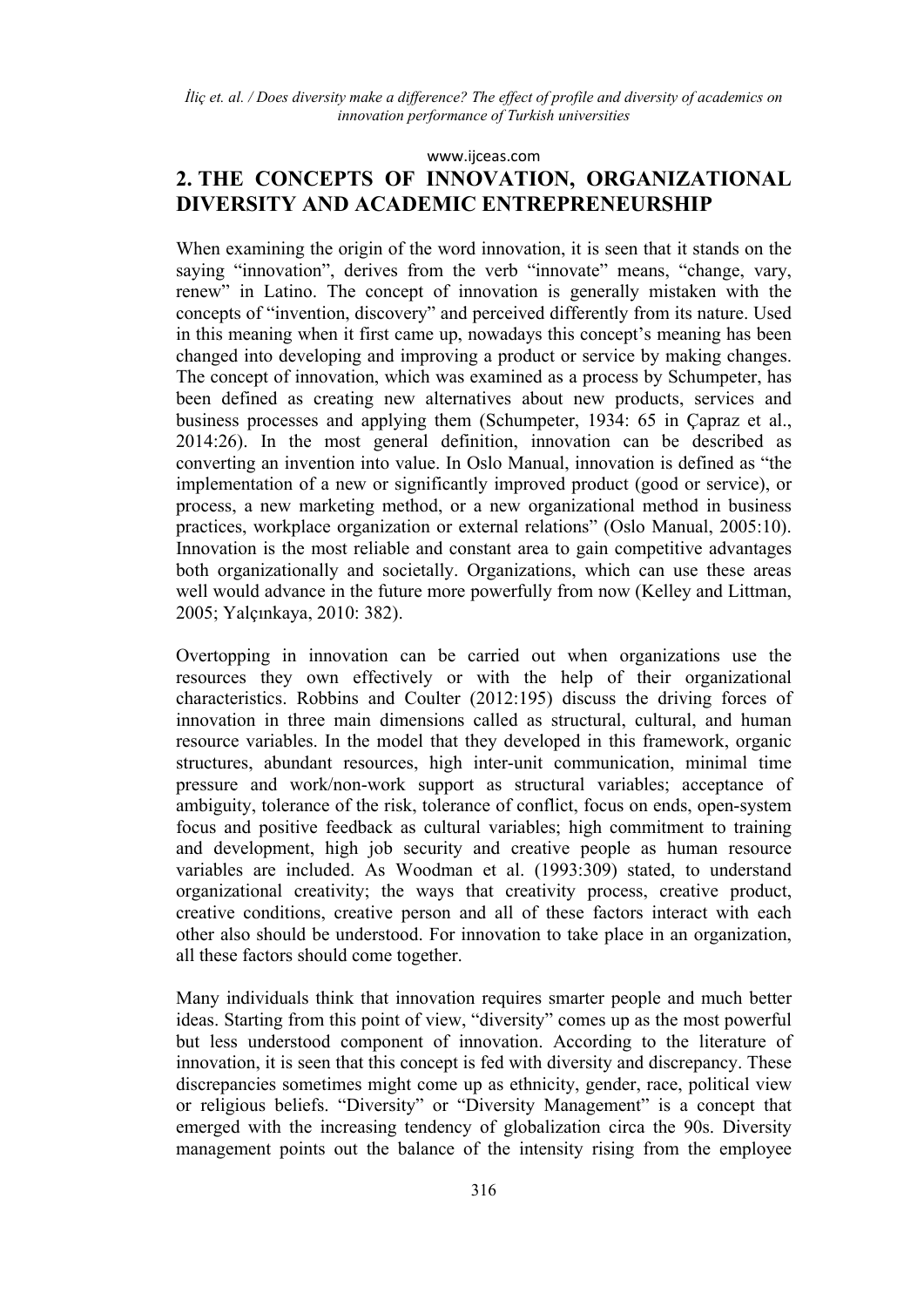

*International Journal of Contemporary Economics and Administrative Sciences ISSN: 1925 – 4423 Volume: XI, Issue: 1, Year: 2021, pp. 314-338*

diversity and the conception of taking the advantage of this diversity. Discrepancies, which this understanding is aiming, state both the intrinsic and extrinsic characteristics that make them dissimilar or similar and defined as "differences existing between people in terms of race, culture, gender, sexual orientation, age or physical abilities and etc." (Sürgevil and Budak, 2008). Diversity management is quite important because when employees join to a new corporation, they bring in their ethnic background as well as they bring their many characteristics (Robbins and Judge, 2013). Diversity management is an application that provides an advantage to an organization if implemented properly (Cox and Blake, 1991).

When the literature is examined, it is seen that the concept of diversity management is a new concept. Diversity management, which is mostly examined in terms of business, is a concept that might provide an advantage to universities if managed properly. An increase of diversity is also effective in universities for innovations to come out and different information production to occur as well as it is effective in other organizations. According to Bridgstock et al. (2010), diversity management can be defined as a management philosophy that includes accepting and valuing heterogeneity in organizations in order to increase organizational performance.

The term 'diversity' encompasses a range of differences in ethnicity/nationality, gender, function, ability, language, religion, lifestyle or tenure (Kossek and Lobel, 1996). Additionally, 'diversity' in the workplace includes more than employees' diverse demographic backgrounds and takes in differences in culture and intellectual capability. It takes more than demographic or ethnic diversity to result in creativity that leads companies to perform better (Leonard and Swapp, 1999). From a relational perspective, one important consideration is the notion of individual capital (Özbilgin and Tatli 2005). Aydın and Rahman (2017) argue that the concept of diversity brings a multi-ethnic, multi-racial, and multi-cultural perspective to organizations because that concept creates an awareness of diverse populations both in workplaces and commercial markets. Loden and Rosner's (1991) model called as "diversity wheel" has *core factors* that motive the individuals' points of view in their lives and sorted these factors as age, ethnicity, gender, race, sexual orientation, and physical abilities/characteristics. They also stated that these factors influence people's expectations, beliefs and life experiences deeply. On the outer layer of the wheel, there are *secondary factors*  that express less individual characteristics than core factors and they are stated as educational background, level of income, marital status, work experience, military service experience, religious beliefs and geographic location. On the other hand, Robbins and Coulter (2012:128) have similarly explained workplace diversity with the concepts of deep-level diversity including values, personality and differences on work preferences and surface-level diversity including age, race and gender. In this analysis, it is stated that deep-level diversity factors affect employees' communication, organizational work understanding, how they react to the leaders, how they compromise and in general how they act in the workplace,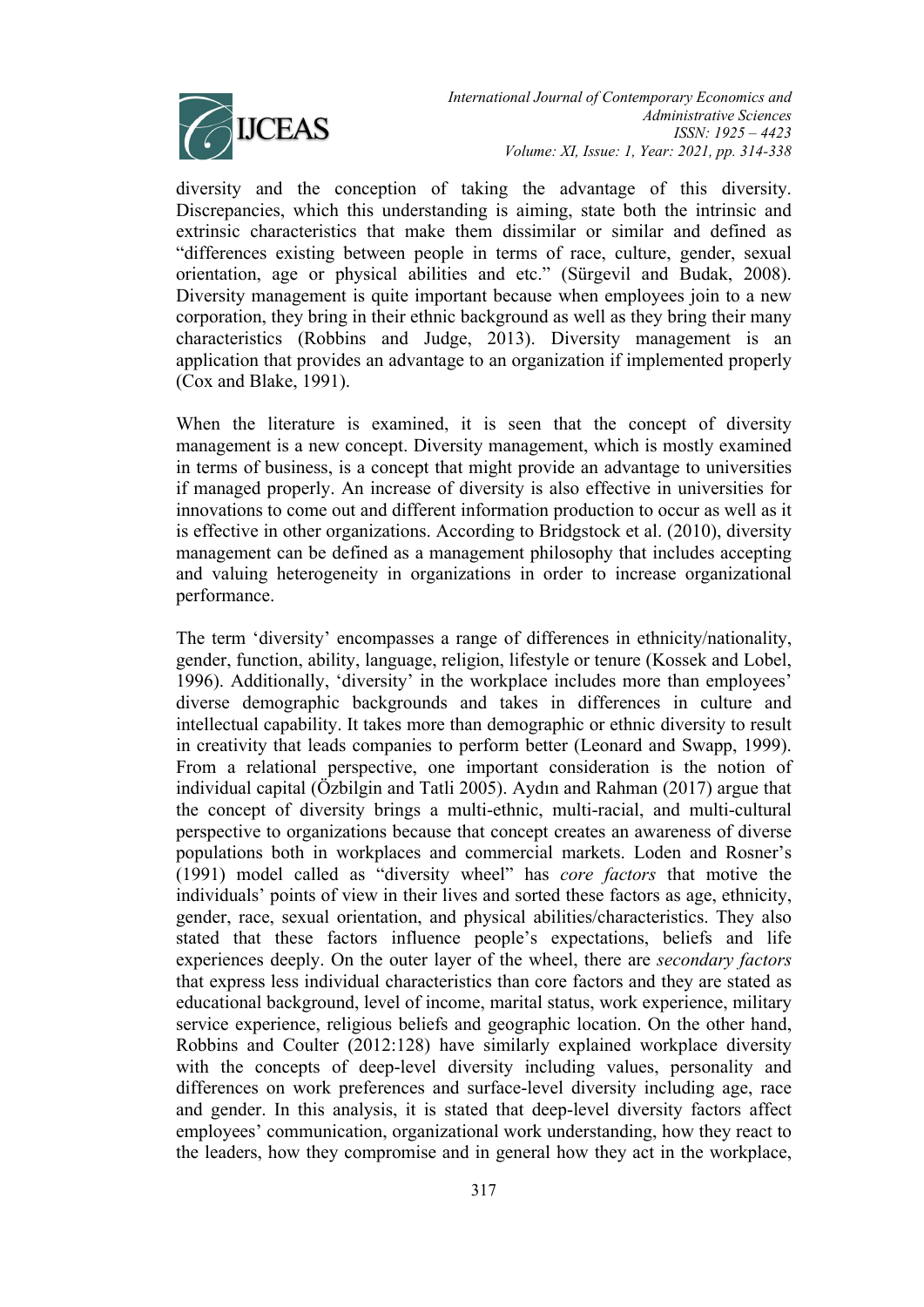### [www.ijceas.com](http://www.ijceas.com/)

and on the other hand surface-level diversity factors can easily be observed but they are stereotyped characteristics which do not express people's feelings or thoughts. In addition to this, it is possible to come across to many studies which are about the sources, types and results of diversity in organizations. As Jackson et al.'s (1995) diversity typology, diversity factors are divided into two groups as task-oriented and relations-oriented diversity. Relations-oriented variables include distinguished demographical factors as gender, age, race and ethnicity. Taskoriented variables include factors as function, seniority and education which include knowledge and skills required in the workplace.

As it can bring out advantages and disadvantages at the same time, organizational diversity is a very important concept to manage. Aydın and Rahman (2017) categorize two different perspectives to diversity management. These are "business case for diversity" and "ethical case for diversity". While "business case" examines diversity as a tool that creates an opportunity to attain efficiency and effectiveness, ethical case on the other hand, depicts organizational virtue—a good life, happiness, and integrity. According to Syed and Özbilgin (2009), there are a number of interrelated factors at multiple levels of analysis influencing diversity outcomes in organizations. There are some researches of the negative effects of diversity in the workplace like more conflict, (Knight et al., 1999), higher turnover, less social integration (O'Reilly et al, 1989) and more problems with communication (Williams and O'Reilly, 1998), lower levels of attachment to employing organizations on the part of individuals who perceive themselves to be different from their co-workers (Tsui et al., 1992; Mighty, 1997). On the other hand, there are numbers of studies of positive impacts of diversity in the workplace.

Employee diversity is often considered to be positive since it might create a broader search space and make the firm more open towards new ideas and more creative. Ideally, diversity should increase a firm's knowledge base and increase the interaction between different types of competencies and knowledge (Østergaard et al., 2011:500). Østergaard et al. (2011) argue that firms with diversity in the skills, knowledge and experiences among their employees increase the possibilities for new combinations of internal knowledge through interaction and learning. Furthermore, different points of view educational backgrounds and experiences promote better problem solving and the generation of new ideas. Their study of 1648 Danish firms shows that there is a relation between employee diversity based on the characteristics of all employees and the firms' likelihood to innovate. The research in this field suggests that diversity in teams is correlated with innovation potential and outcome. According to Jones (2005:173), teams with a diverse membership and a collectivist orientation are likely to have a deeper well of resource upon which to draw when generating ideas, combining them and subjecting them to critical evaluation. Some diversity issues, ethnicity age, gender, personality and educational background increase creativity and problem-solving capability of employees (Latimer, 1998). There is a strong relationship between diversity management and innovation; this link has been relatively well-explored in recent years (Benschop, 2001; Bassett-Jones, 2005;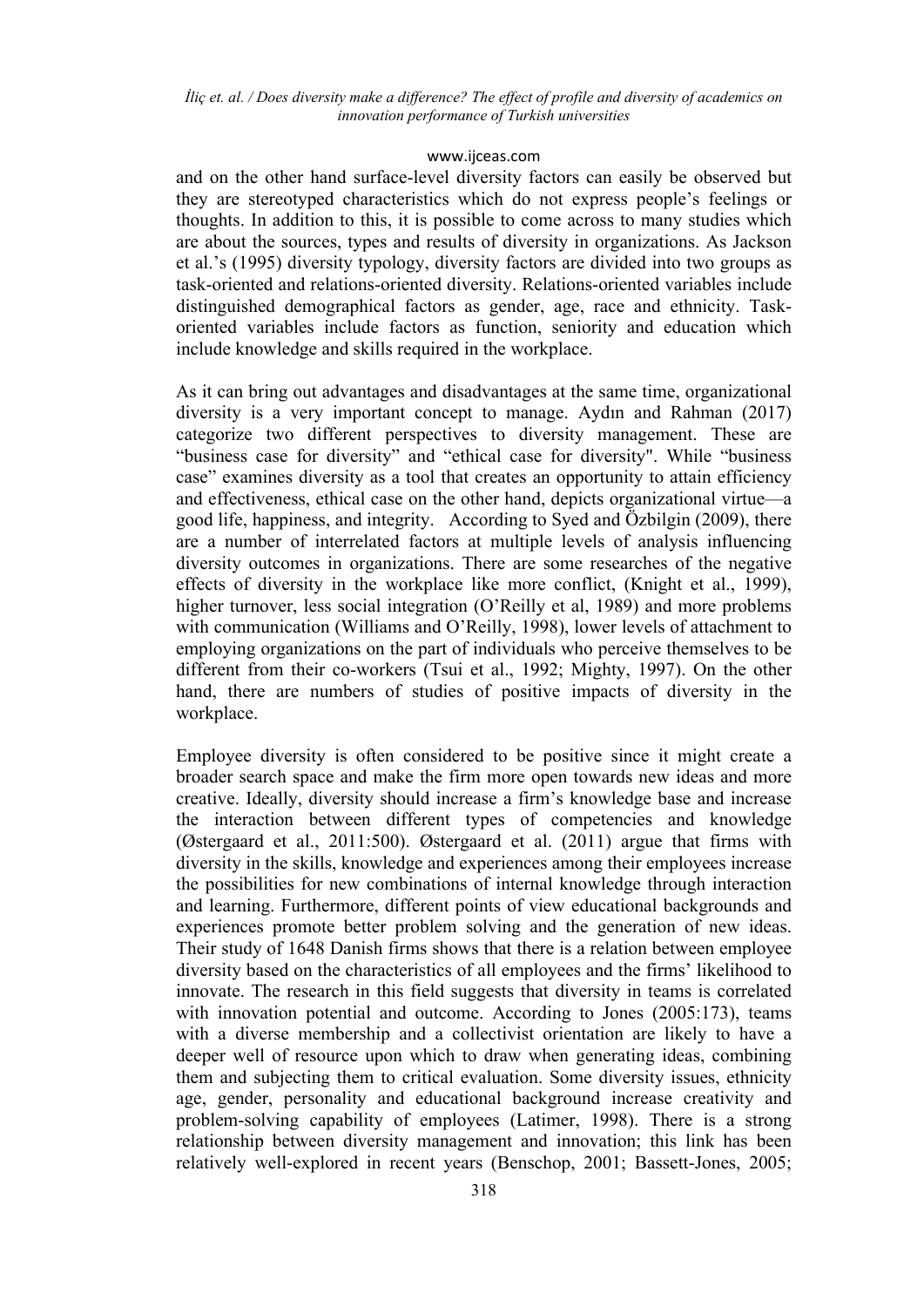

Gratton et al., 2007). The research results of Gratton et al. (2007), Bassett-Jones (2005) and Benschop (2001) suggests that diversity in teams is correlated with innovation potential and outcomes. Bridgstock et al. (2010) argued that there is potential for diversity management to contribute to social enterprises, in the interests of the maximization of innovation and business performance.

In the inter-organizational context, innovativeness leads the concept of entrepreneurship. For the universities and academic staff the concept of academic entrepreneurship is becoming increasingly important due to the changing role of universities in knowledge-based economies. The reason for this interest revolves largely on the economic benefits arising from the commercialization of scientific and technological knowledge (Storey and Tether, 1998). Siegel and Wright (2015) emphasize that academic entrepreneurship, which refers to efforts undertaken by universities to promote commercialization on campus and in surrounding regions of the university, has changed dramatically. In light of the evolution in academic entrepreneurship, the emerging view is based on the reason to provide a wider social and economic benefit to the university ecosystem. Key elements of the broadened entrepreneurial university ecosystem include (Siegel and Wright, 2015:4): (1) the rise of property-based institutions, such as incubators/accelerators and science/technology/research parks, to support technology transfer and entrepreneurship; (2) substantial growth in the number of entrepreneurship courses and programs on campus (in multiple colleges/schools); (3) the establishment and growth of entrepreneurship centers; (4) a rise in the number of 'surrogate' entrepreneurs on campus to stimulate commercialization and startup creation; and (5) a rapid increase in alumni support of various aspects of this entrepreneurial ecosystem, including alumni commercialization funds and student business plan competitions.

When the entrepreneurship literature is examined, the importance of individual differences in starting an enterprise has been revealed by many authors (Shane and Venkatamaran, 2000; Nicolaou et al., 2008). In addition to this finding, Shane (2010) emphasized that individual differences in entrepreneurship should be handled in two types, genetics and experience. In addition, it was stated that the experience of explaining an interventional activity in his study was significant in terms of turning to other interventional activities. This finding regarding the expressed entrepreneurship experience has been confirmed by other studies (Brennan and McGowan, 2006).

Academic entrepreneurship is handled from a corporate entrepreneurship perspective within the framework of appropriate frameworks and conceptualizations of entrepreneurship in a university environment (Demirtaş 2014:193). Sharma and Chrisman (2007), who viewed academic entrepreneurship from a corporate entrepreneurship perspective, claimed that the three phenomenon types constituted a core focus. These are emphasized as corporate initiative, strategic renewal and innovation. While making this categorization, the assumption that academic entrepreneurship is based on producing and using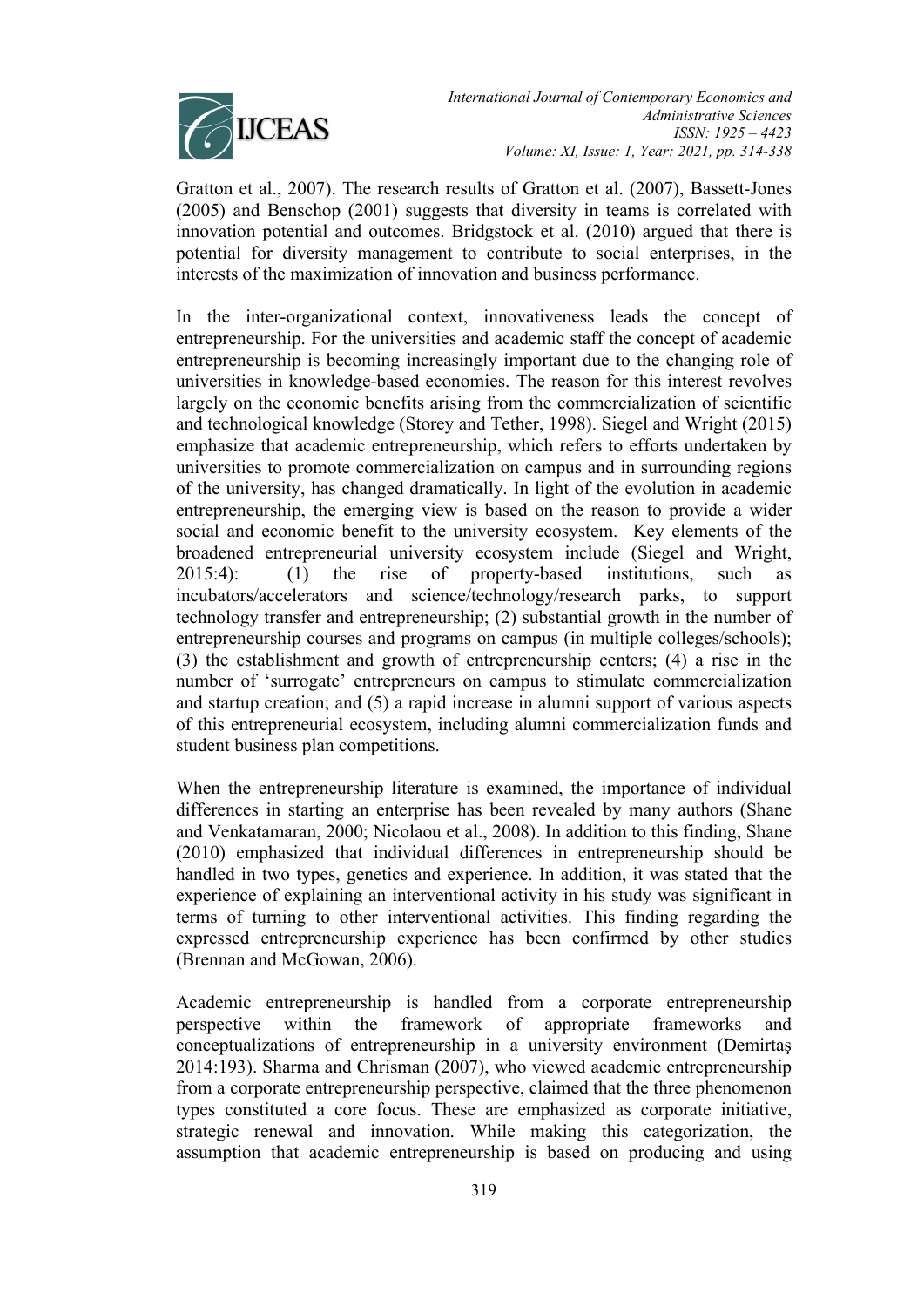### [www.ijceas.com](http://www.ijceas.com/)

valuable information is taken into consideration. Such a distinction is considered valuable because it accepts the existence of different types of information (Cook and Brown, 1999). When looked at the literature in general, it can be emphasized that academic entrepreneurs evaluate their high potential areas in their disciplines and complementary disciplines (Miles and Covin, 2002), academics perform activities in their disciplines in new ways (Tidd and Bessant, 2018), and seek new perspectives, and either realize an advanced challenge in academic studies or, if this is not possible, effectively reveal new limits of their disciplines (Hitt et al., 2001).

Recognizing the relations between diversity, creativity, innovation, and competitive advantage has motivated both academicians and business professionals to research the factors which affect the individual's creativity (Van de Ven, 1986). However, it is likely to find numerous studies on the sources, types, and results of organizational diversity. According to the study of Jackson et al., which examines the 63 different studies in this area which are conducted between 1997 and 2002, when organizational diversity is high, it affects individuals' and teams' behavioral reactions in short term and brings to a successful conclusion in long term. Individual-level reactions that come to the forefront in this study are symphysis, satisfaction and commitment while team level reactions are communication, conflict and collaboration. Results in long term are also stated as performance, turnover rate, promotion and compensation (Jackson et al., 2003:803). Van der Vegt and Janssen (2003) suggest that task and goal commitment of heterogeneous groups have contributions in terms of innovative behaviors. It is seen that homogeneous groups are less innovative than heterogeneous groups (Van der Vegt and Janssen, 2003). The effects of interdependency and mutual attachment come out with teams becoming more diverse (Van der Vegt and Janssen, 2003).

It is anticipated that academic diversity would contribute to developing academic studies with scientific creativity, interdisciplinary, intercollegiate and collaboration between universities and industry projects. Managing diversity is a continuous process that liberates a variety of abilities and capabilities. When there's a diverse population in an organization, community or society, it creates a special structure that makes this distinctness feel safe. An environment like this would maximize individuals' potentials and creates a cultural environment for everyone to avail (Rosado, 2006).

## **3. METHODOLOGY**

The aim of this study is to reveal the effects of academic profiles and academic diversity on innovation performance in universities. For this purpose, the academics of first 15 and last 15 out of 50 universities in the EIUI "Entrepreneurial and Innovative Universities Index" list which is issued annually by TUBITAK (Scientific and Technological Research Council of Turkey)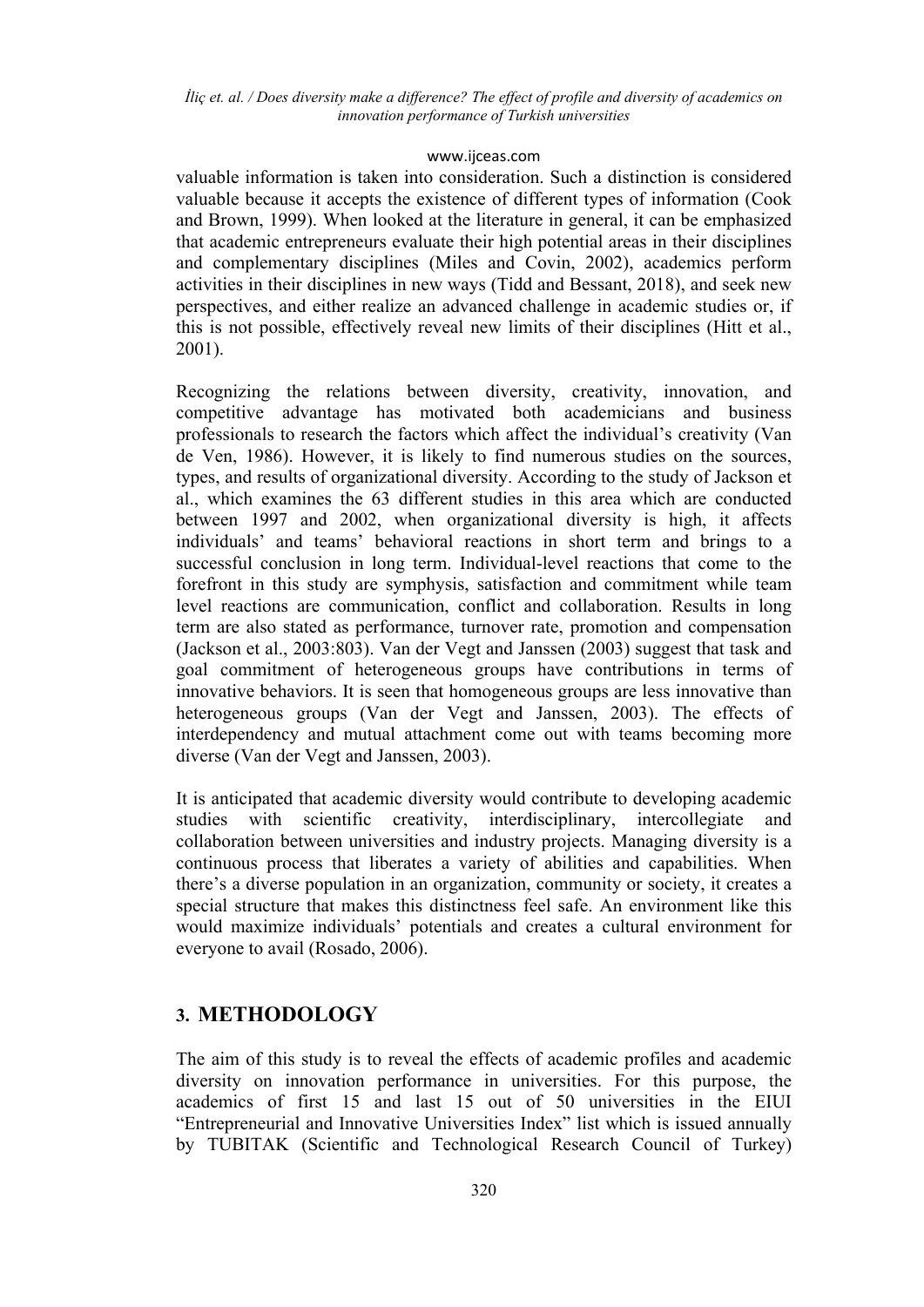

considering the dimensions of 'Culture of Entrepreneurship and Innovation ', 'Competence of Scientific and Technologic Research', 'Intellectual Property', 'Collaboration and Interaction', 'Economic Contribution and Commercialization' has been analyzed. Regarding these analyses which contains the age, gender, experience, educational background of academicians, the relations between these features; diversity based on these features and innovation performances have been examined. This index has been constituted with the data gathered from the Ministry of Science, Industry and Technology, KOSGEB (Small and Medium Sized Enterprises Development Organization), TTGV (Technology Development Foundation of Turkey), TUBA (Turkish Academy of Sciences) and universities. Index values of the year 2015 can be seen in Table 1.

| Rank                    | <b>Total</b>       | Competency              | Intellectual     | Collaboration      | Entrepreneurship | Economical              |
|-------------------------|--------------------|-------------------------|------------------|--------------------|------------------|-------------------------|
|                         | <b>Score</b>       | of Scientific           | <b>Property</b>  | and                | and Innovation   | <b>Contribution and</b> |
|                         |                    | and                     | Pool             | <b>Interaction</b> | <b>Culture</b>   | Commercialization       |
|                         |                    | Technologic             |                  |                    |                  |                         |
|                         |                    | <b>Research</b><br>19,9 | 11,3             |                    |                  |                         |
| 1<br>$\overline{2}$     | 88,40              |                         |                  | 25,0               | 13,5             | 18,8                    |
|                         | 85,96              | 19,7                    | 11,4             | 23.1               | 13.1             | 18,8                    |
| $\overline{\mathbf{3}}$ | 79,66              | 18,0                    | 8,8              | 24,7               | 9,4              | 18,8                    |
| $\overline{\mathbf{4}}$ | 78,10              | 16,4                    | 8,2              | 25,0               | 11,0             | 17,5                    |
| 5                       | 76,44              | 16,6                    | 10,9             | 23,8               | 7,8              | 17,4                    |
| 6                       | 74,94              | 15,5                    | 6,4              | 22,3               | 12,0             | 18,7                    |
| $\overline{7}$          | 73,47              | 16,5                    | 6,9              | 21,8               | 11,7             | 16,6                    |
| 8                       | 70,49              | 19,5                    | 7,7              | 22,2               | 8,6              | 12,5                    |
| $\boldsymbol{9}$        | 66,56              | 16,2                    | 12,9             | 18,4               | 7,5              | 11,5                    |
| 10                      | 63,93              | 10,5                    | 10,6             | 19,0               | 12,0             | 11,9                    |
| 11                      | 60,43              | 18,1                    | 3,8              | 19,8               | 1,3              | 17,5                    |
| 12                      | 59,11              | 10,6                    | 10,9             | 13,9               | 12,3             | 11,4                    |
| 13                      | 56,43              | 11,7                    | 3,8              | 13,6               | 14,8             | 12,6                    |
| 14                      | 54,37              | 12,6                    | 8,2              | 14,8               | 9,8              | 9,0                     |
| 15                      | $\overline{54,26}$ | 11,5                    | 4,0              | 17,5               | 13,7             | $\overline{7,6}$        |
| 16                      | 53,17              | 7,0                     | 6,0              | 15,7               | 13,5             | 11.0                    |
| 17                      | 51,21              | 11,2                    | 7,5              | 18,1               | 2,2              | 12,2                    |
| $\overline{18}$         | 49,50              | 11,4                    | $\overline{5,6}$ | 11,6               | 13,4             | 7,5                     |
| 19                      | 46,87              | 8,3                     | 7,7              | 14,0               | $7,\overline{6}$ | 9,3                     |
| 20                      | 45,52              | 10,5                    | 11,9             | 12,8               | 4,0              | $\overline{6,3}$        |
| 21                      | 44,83              | 7,1                     | 5,2              | 11,9               | 11,1             | 9,6                     |
| 22                      | 43,13              | 10,7                    | 1,6              | 14,6               | 7,3              | 9,0                     |
| 23                      | 43,03              | 9.1                     | 1,8              | 14,6               | 10,9             | 6,6                     |
| 24                      | 42,87              | 10,2                    | 4,8              | 7,9                | 12,0             | 8,0                     |
| $\overline{25}$         | 42,63              | 10,0                    | 9,5              | 14,2               | 6,0              | $\overline{2,9}$        |
| 26                      | 41,78              | 9,1                     | $\overline{1,5}$ | 15,1               | 6,6              | 9,3                     |
| 27                      | 41,27              | 7,6                     | 1,4              | 12,6               | 4,7              | 14,9                    |
| 28                      | 40,61              | 10,3                    | 4,7              | 10,9               | 4,4              | 10,3                    |
| 29                      | 40,45              | 10,9                    | 1,4              | 13,2               | 10,1             | 4,8                     |
| 30                      | 40,25              | 8,8                     | 5,5              | 13,0               | 7,5              | 5,5                     |
| 31                      | 39,36              | 8,9                     | 3,2              | 9,3                | 12,2             | $\overline{5,8}$        |
| $\overline{32}$         | 38,40              | 11,7                    | 1,1              | 12,6               | 7,5              | $\overline{5,4}$        |
| 33                      | 38,36              | 8,5                     | 5,7              | 14.0               | $\overline{5,7}$ | 4,5                     |
| 34                      | 36,73              | 6,2                     | 3,8              | 10,2               | 5,2              | 11.3                    |
| 35                      | 35,76              | 9,7                     | 3,9              | 7,8                | $\overline{7,1}$ | 7,2                     |
| $\overline{36}$         | 35,75              | 5,8                     | 2,4              | 13,9               | 9,0              | $\overline{4,6}$        |

**Table 1.** List of Entrepreneurial and Innovative Universities of The Year 2015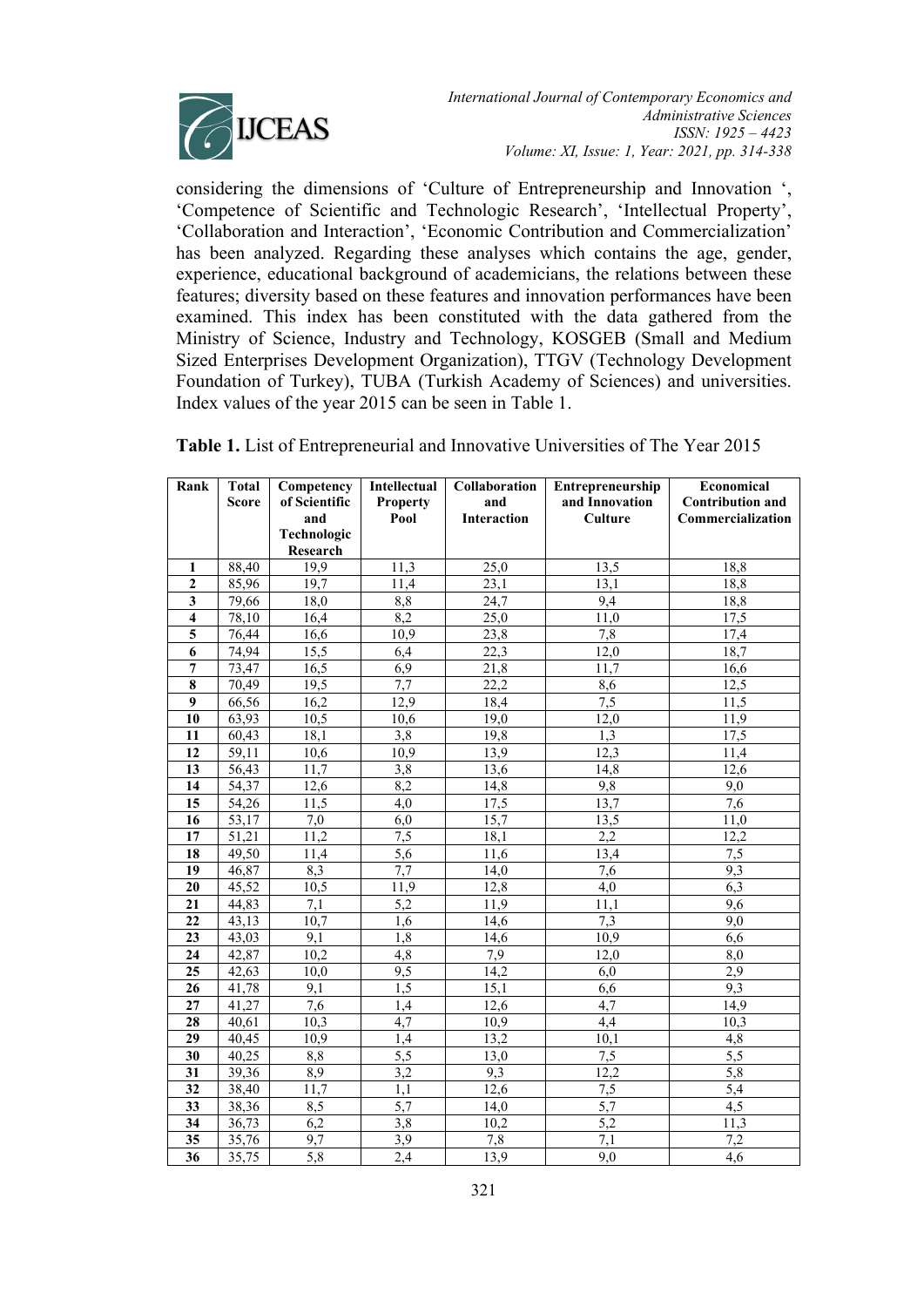|    |       |      |     | www.ijccas.com |      |      |
|----|-------|------|-----|----------------|------|------|
| 37 | 34,15 | 9,0  | 0,0 | 17,1           | 3,9  | 4,2  |
| 38 | 34,08 | 7,6  | 6,4 | 14,0           | 6,1  | 0,0  |
| 39 | 33,98 | 8,5  | 3,1 | 12,0           | 5,0  | 5,4  |
| 40 | 33,67 | 3,9  | 9,0 | 8,6            | 7,7  | 4,4  |
| 41 | 33,25 | 4,9  | 7,5 | 7,1            | 7,1  | 6,7  |
| 42 | 33,15 | 6,6  | 3,0 | 9,6            | 8,5  | 5,5  |
| 43 | 33,14 | 8,4  | 3,8 | 10,1           | 7,1  | 3,8  |
| 44 | 32,94 | 8,1  | 5,2 | 4,9            | 2,9  | 11,9 |
| 45 | 32,12 | 8,5  | 1,8 | 6,3            | 10,9 | 4,6  |
| 46 | 31,60 | 11,2 | 3,6 | 12,9           | 1,9  | 2,0  |
| 47 | 30,92 | 8,6  | 3,8 | 11,1           | 7,5  | 0,0  |
| 48 | 30,12 | 8,7  | 2,6 | 10,4           | 4,4  | 4,1  |
| 49 | 30,09 | 8,5  | 1,5 | 8,0            | 4,9  | 7,3  |
| 50 | 30,04 | 10,9 | 0,8 | 6,8            | 7,0  | 4,6  |

#### [www.ijceas.com](http://www.ijceas.com/)

According to YOK (Council of Higher Education) data of the year 2014, 152 universities which have more than 50 Assist. Prof + Assoc. Prof + Prof. were included to the evaluation.

\* The sum of Assist. Prof + Assoc. Prof + Prof. were used normalizing the data (Culture of Entrepreneurship and Innovation dimension is not normalized). \* Min-max method was used for standardizing the data. \* Weight: First dimension: 20, Second dimension: 15, Third dimension: 25, Fourth dimension: 15, Fifth dimension: 25

**Source:** TUBITAK, Scientific and Technological Research Council of Turkey http://www.tubitak.gov.tr/sites/default/files/gyue2015\_siralama.pdf

Table 1 indicates that the list is prepared by using the data of YOK (The Council of Higher Education) and the universities which have less than 50 of total numbers of professor, associate professor and assistant professor were not included in the analysis.

### **Table 2.** Dimensions of Entrepreneurial and Innovative University Index (EIUI)

#### **Dimension 1. Competency of Scientific and Technologic Research (Weight Ratio: %20)** number of scientific publications

- number of projects on research-development and innovation programs
- the amount of funds gained by research-development and innovation projects
- number of citation indexes
- the number of national and international science awards
- number of PhD graduates

#### **Dimension 2. Intellectual Property Pool (Weight Ratio: %15)**

- number of applications for patents
- number of patent specifications
- number of industrial design or utility model registration
- number of applications for international patents

**Dimension 3. Collaboration and Interaction (Weight Ratio: %25)**

- the number of research-development and innovation projects of university-industry collaboration
	- the amount of funds gained by the research-development and innovation projects of universityindustry collaboration
- the number of research-development and innovation projects of international collaboration
- the amount of funds gained by the research-development and innovation projects of international collaboration,

the number of academic staff/student in exchange

### **Dimension 4. Entrepreneurship and Innovation Culture (Weight Ratio: %15)**

- the number of courses on entrepreneurship, technology management and innovation management on the undergraduate degree
- the number of full-time staff under the control of Technology Transfer Center, technopark, incubators and Technology Development Center
- the existence of the organizational structure of the technology transfer office
- the number of training/certificate programs on entrepreneurship, technology management and innovation management for the external environment of the university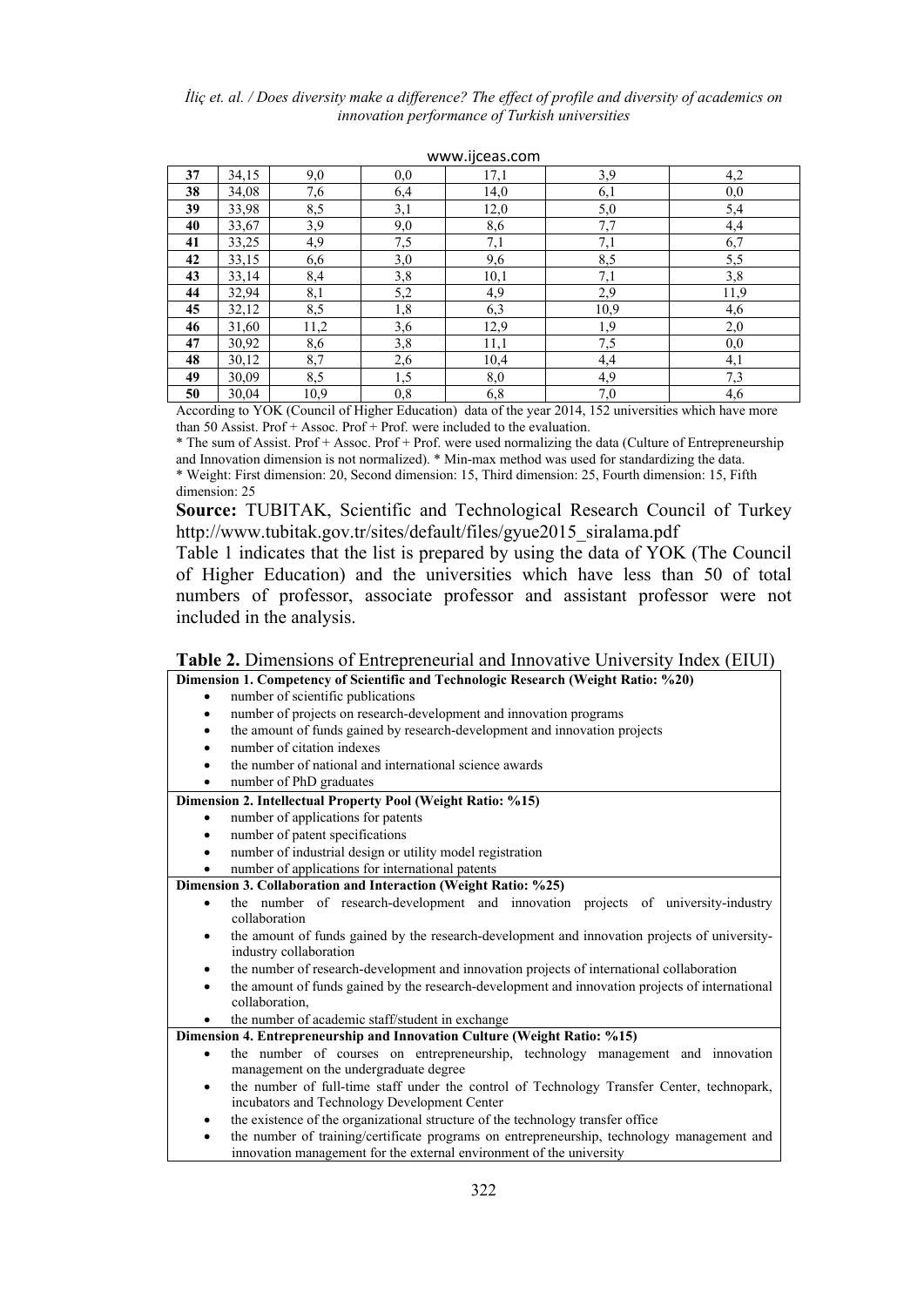

**Dimension 5. Economical Contribution and Commercialization**

- the number of actual firms owned or jointly run by academicians in Technology Transfer Center, technopark, incubators and Technology Development Center,
	- the total number of actual firms owned or jointly run by existing students or maximum 5 years graduates in Technology Transfer Center, technopark, incubators and Technology Development **Center**
	- the number of staff working in the firms owned or jointly run by academicians in Technology Transfer Center, technopark, incubators and Technology Development Center,
- the number of licensed patent, industrial design or utility model

**Source:** TUBITAK**,** Scientific and Technological Research Council of Turkey**,**  https://www.tubitak.gov.tr/sites/default/files/gyue\_gosterge\_seti\_1.pdf

According to the TUBITAK's EIUI scale, the most entrepreneurial and innovative universities of Turkey is being publicized since 2012. By listing universities and measuring their performances, this index contributes to the development of an entrepreneurial and innovative ecosystem. Institution of Higher Education, Turkish Statistical Institute, Ministry of Industry and Technology, Turkish Academy of Sciences, Ministry of Development, Small and Medium Sized Enterprises Development Organization and universities cooperatively worked through of it. This scale contains five dimensions and 23 components. These are shown in Table 2, and they are very important to understand the main elements that are important for measuring "to be an innovative and entrepreneurial university in Turkey".

The first dimension of **c**ompetency of scientific and technologic research is weighted as a percentage of 20 and included the six components of the number of scientific publications, projects on research-development and innovation programs, citation index, national and international science awards, PhD graduates and the amount of funds gained by research-development and innovation projects. The second dimension of the intellectual property pool is weighted as a percentage of 15. The main components in this dimension are the number of applications for patents, patent specifications, industrial design or utility model registration and applications for international patents. Dimensions of collaboration and interaction which has a higher weight as a percentage of 25 include the number of research-development and innovation projects of university-industry collaboration, research-development and innovation projects of international collaboration, and academic staff/student in exchange as well as the amount of funds gained by the research-development and innovation projects of university-industry collaboration and funds gained by the researchdevelopment and innovation projects of international collaboration. The fourth dimension of entrepreneurship and innovation culture is weighted as a percentage of 15. The four components in this dimension are the number of courses on entrepreneurship, technology management and innovation management on an undergraduate degree, the number of full-time staff under the control of Technology Transfer Center, technopark, incubators and Technology Development Center, the existence of the organizational structure technology transfer office, the number of training/certificate programs on entrepreneurship, technology management and innovation management for the external environment of the university. The last and other higher weighted dimension is economical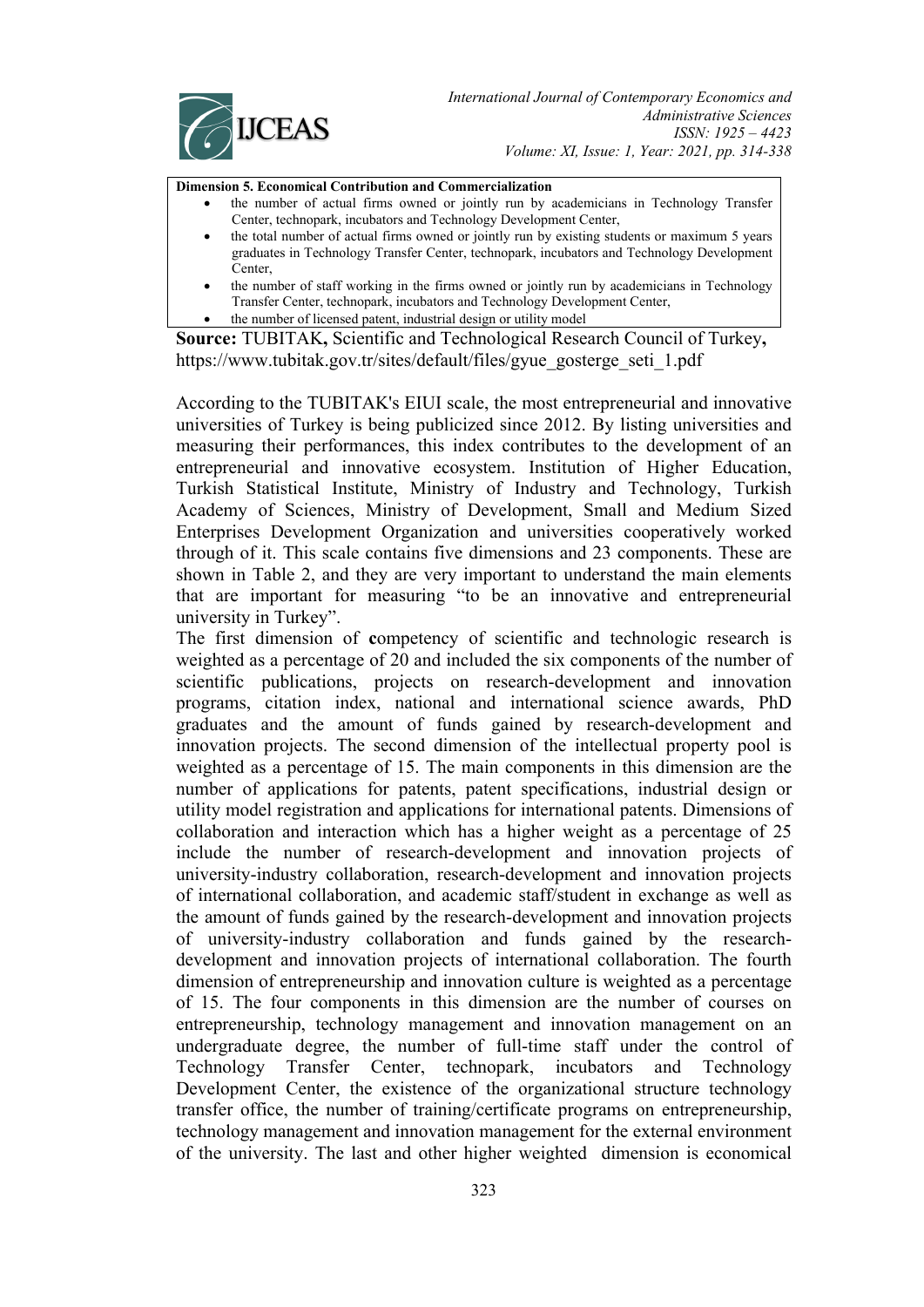### [www.ijceas.com](http://www.ijceas.com/)

contribution and commercialization includes the number of actual firms owned or jointly run by academicians in Technology Transfer Center, technopark, incubators and Technology Development Center, the total number of actual firms owned or jointly run by existing students or maximum 5 years graduates in Technology Transfer Center, technopark, incubators and Technology Development Center, the number of staff working in the firms owned or jointly run by academicians in Technology Transfer Center, technopark, incubators and Technology Development Center, the number of licensed patent, industrial design or utility model.

**Table 3.** The First 15 and The Last 15 Universities in The List of TUBITAK's EIUI Scale (Year of 2015)

|    | Sabancı University                    | 36. Bahçeşehir University          |
|----|---------------------------------------|------------------------------------|
| 2. | Middle East Technical University      | 37. Kadir Has University           |
| 3. | Boğazici University                   | 38. Düzce University               |
| 4. | <b>Bilkent University</b>             | 39. Izmir Economy University       |
| 5. | Koc University                        | 40. Okan University                |
| 6. | Istanbul Technical University         | 41. Gediz University               |
| 7. | Özyegin University                    | 42. Pamukkale University           |
| 8. | Institute of Izmir High Technology    | 43. Marmara University             |
| 9. | TOBB Economy and Technical University | 44. Mersin University              |
|    | 10. Yıldız Teknik University          | 45. Firat University               |
|    | 11. Gebze Teknik University           | 46. Gaziosmanpaşa University       |
|    | 12. Selcuk University                 | 47. Zirve University               |
|    | 13. Ercives University                | 48. Inönü University               |
|    | 14. Hacettepe University              | 49. Eskişehir Osmangazi University |
|    | 15. Ege University                    | 50. Atatürk University             |
|    |                                       |                                    |



In order to evaluate the diversity levels in universities, the titles, gender ranges, educational backgrounds, overseas experiences, work experiences and areas of expertise of academics were examined by analyzing the CV databases of universities. It was emphasized on task-based diversity variables which were stated by Jackson et al. (1995), only gender variable came up from the relationship-based variables. Later, the data were analyzed in SPSS to examine the effects on innovation performances of the first and last 15 universities in the list of TUBITAK EIUI 2015. These 30 universities are listed in Table 3.

*Range of Academic Title.* Considering the diversity through academics, it can be said that the most important discrepancy is based on titles. Academic titles are the indicators of knowledge and experiences among scientists. It is anticipated that these discrepancies would reflect on knowledge, and experience would affect the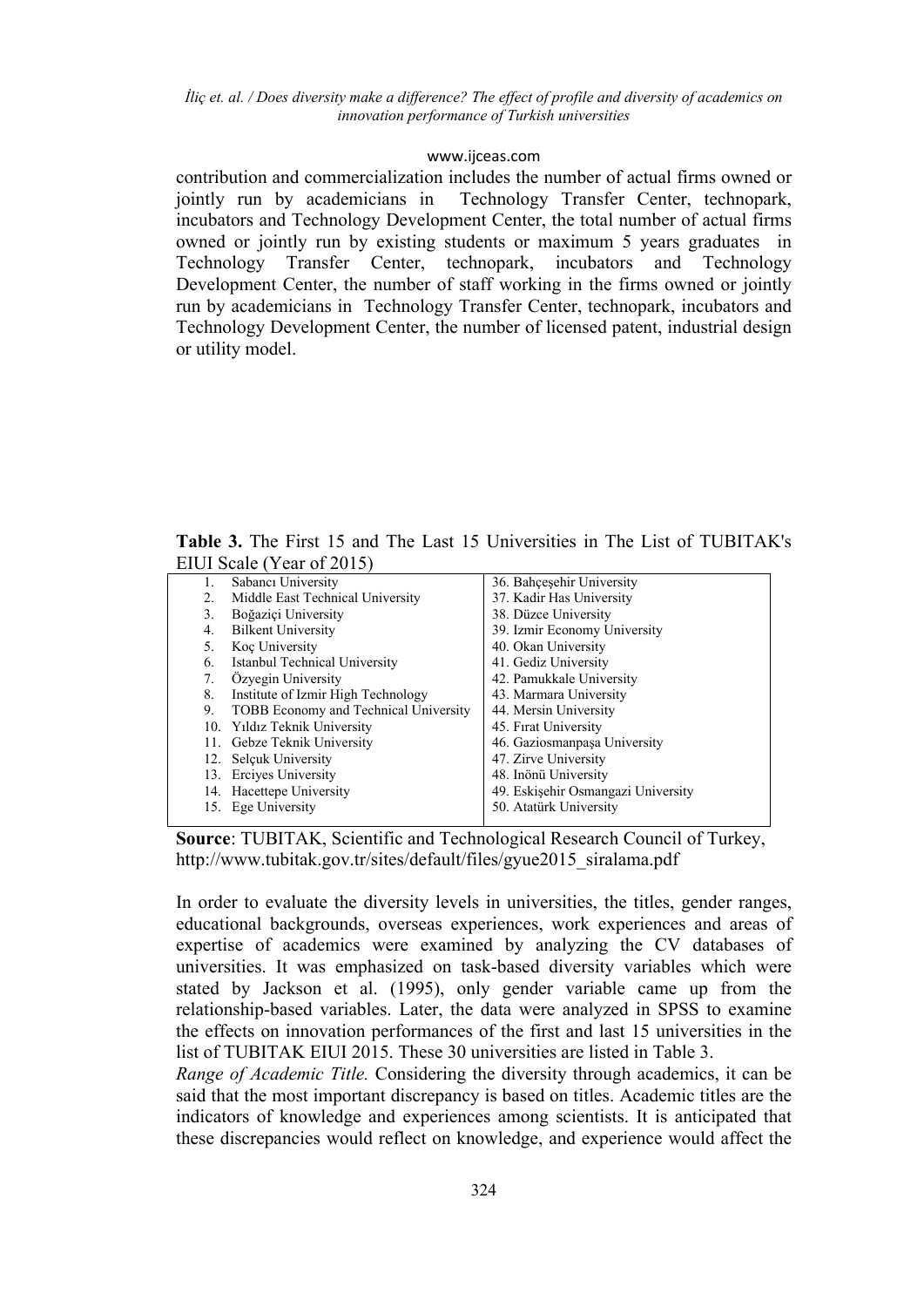

*International Journal of Contemporary Economics and Administrative Sciences ISSN: 1925 – 4423 Volume: XI, Issue: 1, Year: 2021, pp. 314-338*

innovation performances of the universities. Accordingly, the academics of the first and last 15 universities were examined in the context of their academic titles. *Range of Gender.* The number of male and female academics was also considered while examining the academicians. As Page (2007) mentioned, gender has an important place when it comes to diversity among the factors effecting innovation. Likewise, as Murrell and James (2001) stated, rich gender diversity and the encouragement resource of this diversity creates a positive impact on workplaces. *Range of Educational Background.* In their studies on diversity, Tihanyi et al. (2000) stated that a good education is effective in terms of both management and teams. Likewise, as Østergaard et al. (2011) stated getting knowledge and having a strong knowledge background is important for organizations in terms of determining the innovative capabilities. The situation which is explained in this way in businesses in the private sector is also important in academia. Academicians were examined for the education in terms of different universities and different departments including the place and area of education. With the aim of gathering this data, it is searched whether the academicians have graduated from the same or different universities, faculties and departments and evaluated through this information. While evaluating, if the person has graduated from the same university, faculty, or department which they work currently, the diversity score has been given as 0, if not 1. As a result of this, diversity scores have been determined in total.

*Overseas Experience. The* overseas experience was both evaluated for work and education. It is examined whether an academic has studied abroad during bachelors, masters or PhD education. Likewise, work experience was also evaluated. While evaluating overseas experience, if an academic has been graduated abroad or worked abroad, the score was given 1, if not 0.

*Work Experience.* Besides overseas work experience, a general work experience of an academic has also been examined. It was examined whether they have worked in another university, different faculty, or department or in the private sector. Quintana-Garcia and Benavides Velasco (2008) defended those different points of view, educational backgrounds and work experiences ease the exploratory competence of the problem-solving process and suggesting new ideas.

## **4. FINDINGS**

Diversity data of the 30 universities included in the study were examined considering the variables above. Correlation, regression, and discriminant analyses were conducted to the data obtained. Findings are summarized separately for each variable.

|      | <b>Academic Titles</b>     |               |                        |               |                 |               |      |                           |               |                       |               |                 |               |
|------|----------------------------|---------------|------------------------|---------------|-----------------|---------------|------|---------------------------|---------------|-----------------------|---------------|-----------------|---------------|
| Rank | $#$ of<br>Assist.<br>Prof. | $\frac{0}{0}$ | # of<br>Assoc.<br>Prof | $\frac{6}{9}$ | $#$ of<br>Prof. | $\frac{0}{0}$ | Rank | $#$ of<br>Assist.<br>Prof | $\frac{0}{0}$ | # of<br>Assoc<br>Prof | $\frac{6}{6}$ | $#$ of<br>Prof. | $\frac{0}{0}$ |
|      | 127                        | 24            | 159                    | 28            | 266             | 48            | 36   | 91                        | 45            | 47                    | 23            | 65              | 32            |
| 2    | 83                         | 40            | 48                     | 23            | 78              |               | 37   | 91                        | 53            | 39                    | 23            | $4_{1}$         | 24            |

**Table 4. Range of Academic Titles**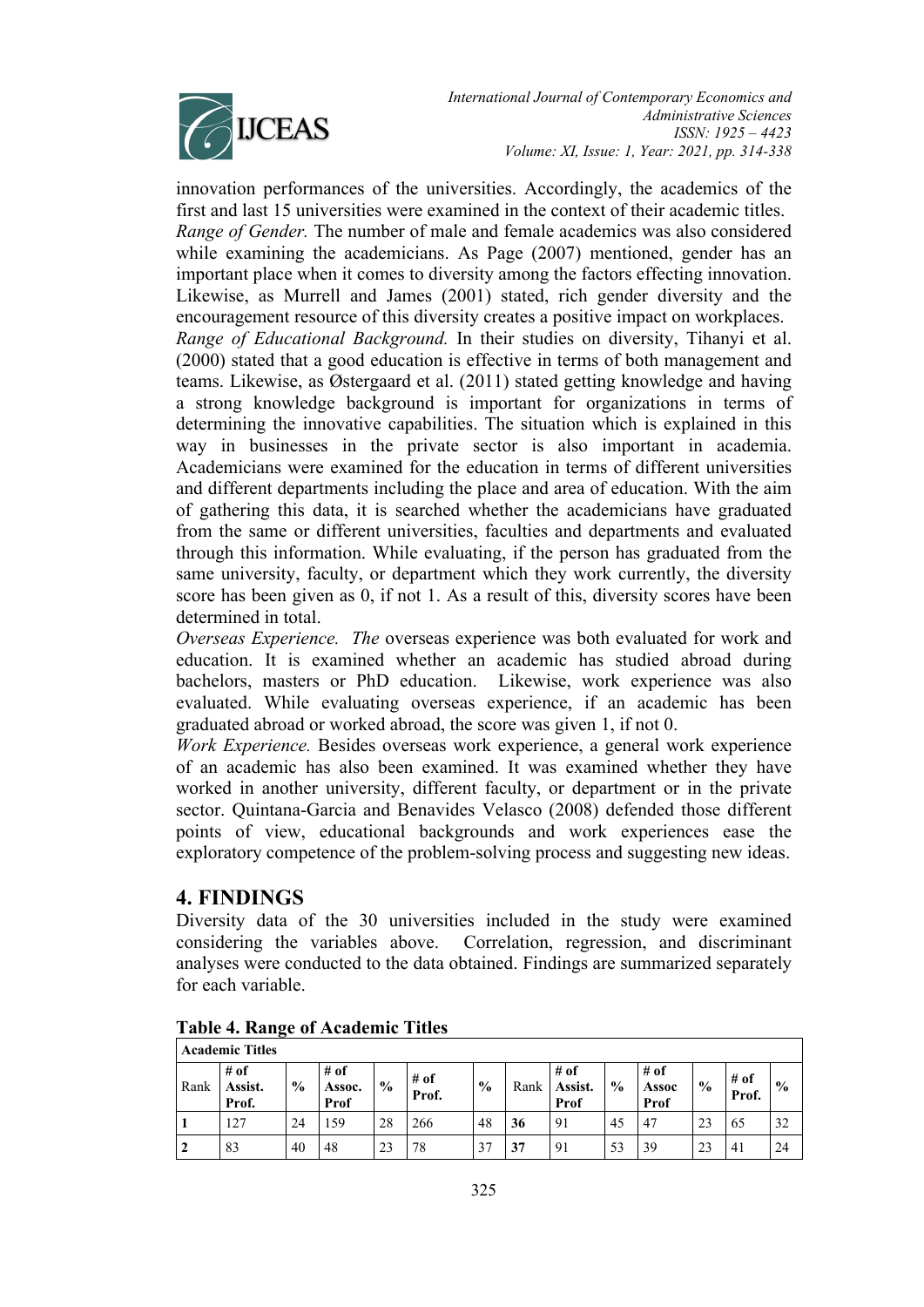|                         |      |         |      |         | WWW.IICCas.COIII |         |                           |      |    |      |                |      |    |
|-------------------------|------|---------|------|---------|------------------|---------|---------------------------|------|----|------|----------------|------|----|
| 3                       | 64   | 26      | 76   | 31      | 102              | 42      | 38                        | 67   | 57 | 8    | $\overline{7}$ | 43   | 36 |
| $\overline{\mathbf{4}}$ | 102  | 71      | 19   | 13      | 23               | 16      | 39                        | 72   | 58 | 14   | 11             | 38   | 31 |
| 5                       | 28   | 31      | 24   | 27      | 37               | 42      | 40                        | 49   | 44 | 21   | 19             | 42   | 38 |
| 6                       | 85   | 49      | 47   | 27      | 42               | 24      | 41                        | 268  | 62 | 85   | 20             | 81   | 19 |
| $\overline{7}$          | 40   | 37      | 26   | 24      | 42               | 39      | 42                        | 94   | 63 | 27   | 18             | 29   | 19 |
| 8                       | 178  | 43      | 86   | 21      | 154              | 37      | 43                        | 20   | 38 | 17   | 33             | 15   | 29 |
| 9                       | 343  | 31      | 254  | 23      | 496              | 45      | 44                        | 394  | 45 | 248  | 29             | 225  | 26 |
| 10                      | N/A  | N/<br>A | N/A  | N/<br>A | N/A              | N/<br>A | 45                        | 315  | 46 | 131  | 19             | 240  | 35 |
| 11                      | 338  | 51      | 141  | 21      | 187              | 28      | 46                        | 434  | 43 | 260  | 26             | 310  | 31 |
| 12                      | 469  | 44      | 249  | 23      | 353              | 33      | 47                        | 79   | 56 | 25   | 18             | 38   | 27 |
| 13                      | 219  | 33      | 154  | 23      | 291              | 44      | 48                        | 261  | 61 | 79   | 19             | 85   | 20 |
| 14                      | 456  | 26      | 427  | 24      | 874              | 50      | 49                        | 683  | 41 | 352  | 21             | 631  | 38 |
| 15                      | 466  | 27      | 345  | 20      | 887              | 52      | 50                        | 297  | 39 | 173  | 23             | 283  | 38 |
| <b>Total</b><br>$-15$   | 2998 | 38      | 2055 | 24      | 3832             | 38      | <b>Total</b><br>$36 - 50$ | 3215 | 50 | 1526 | 21             | 2166 | 29 |

*İliç et. al. / Does diversity make a difference? The effect of profile and diversity of academics on innovation performance of Turkish universities*

[www.ijceas.com](http://www.ijceas.com/)

N/A: refers to no available data.

*Range of Academic Title.* As seen in the Table 4, the percentage of assistant professors is placed on top for the last 15 universities. The academic title information of the  $10<sup>th</sup>$  university could not be found. In the first 15 universities, it can be said that there is no prepotency of one academic title. While the percentage of the professors is placed on top in the 5 out of the first 15 universities, the assistant professors are on top in the other 4. For the last 15 universities, the percentage of assistant professors is placed on top for all. It is seen that the professor percentage of the universities which are placed at the top of the index is higher than others. The significant point according to the data is that the percentage of associate professors is not placed at the top in any universities.

*Range of Gender.* When the range of gender for the first and last 15 universities are examined, as seen in the Table, it is possible to talk about an equal percentage for all. For both the first and last 15 universities, there is a male-dominant range. It is seen that the percentage of the male is high for the 9 out of the first 15 universities. In the 8 out of last 15 universities the percentage of the male is higher, for 1 university the percentages are equal and for 1 university the percentage of the female is higher. There are only 2 universities  $(2<sup>nd</sup>$  and  $14<sup>th</sup>)$ which the percentage of females is higher (seen in the Table 5).

|      | <b>Range of Gender</b> |               |      |               |      |        |               |      |               |  |  |
|------|------------------------|---------------|------|---------------|------|--------|---------------|------|---------------|--|--|
| Rank | Female                 | $\frac{6}{9}$ | Male | $\frac{0}{0}$ | Rank | Female | $\frac{6}{9}$ | Male | $\frac{0}{0}$ |  |  |
|      | 242                    | 44            | 310  | 56            | 36   | 95     | 47            | 108  | 53            |  |  |
| 2    | 113                    | 54            | 96   | 46            | 37   | 85     | 50            | 86   | 50            |  |  |
| 3    | 80                     | 33            | 162  | 67            | 38   | 54     | 46            | 64   | 54            |  |  |
| 4    | 61                     | 42            | 83   | 58            | 39   | 47     | 38            | 77   | 62            |  |  |
| 5    | 23                     | 26            | 66   | 74            | 40   | 32     | 29            | 80   | 71            |  |  |

### **Table 5. Range of Gender**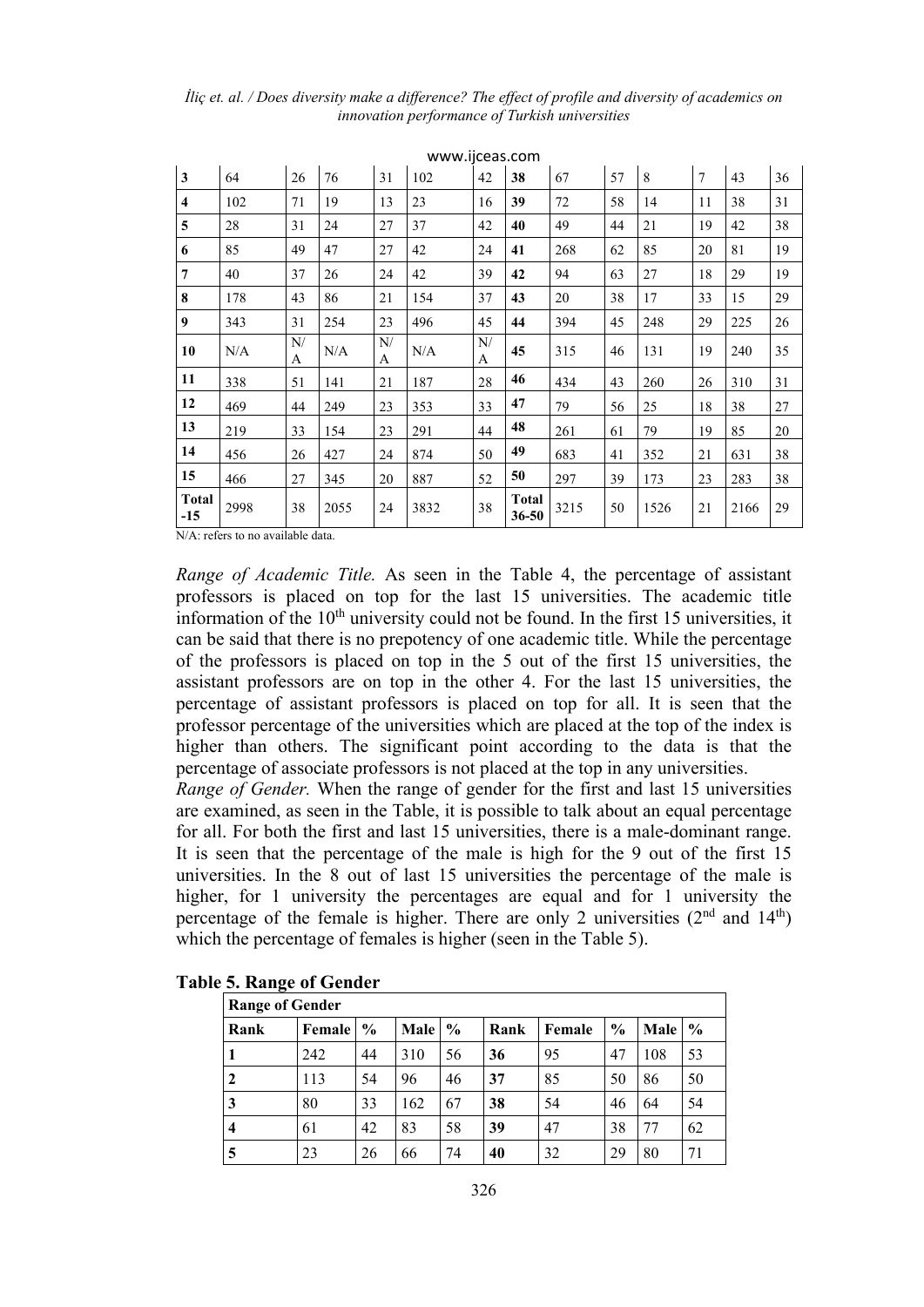

*International Journal of Contemporary Economics and Administrative Sciences ISSN: 1925 – 4423 Volume: XI, Issue: 1, Year: 2021, pp. 314-338*

| 6        | 60   | 34 | 114  | 66 | 41                        | 108  | 25 | 326  | 75 |
|----------|------|----|------|----|---------------------------|------|----|------|----|
| 7        | 51   | 47 | 57   | 53 | 42                        | 39   | 26 | 111  | 74 |
| 8        | 131  | 31 | 287  | 69 | 43                        | 20   | 38 | 32   | 62 |
| 9        | 362  | 33 | 731  | 67 | 44                        | 315  | 36 | 552  | 64 |
| 10       | 99   | 37 | 166  | 63 | 45                        | 347  | 51 | 339  | 49 |
| 11       | 199  | 30 | 467  | 70 | 46                        | 309  | 29 | 753  | 71 |
| 12       | 258  | 24 | 813  | 76 | 47                        | 68   | 48 | 74   | 52 |
| 13       | 216  | 33 | 448  | 67 | 48                        | 108  | 25 | 317  | 75 |
| 14       | 920  | 52 | 837  | 48 | 49                        | 736  | 44 | 930  | 56 |
| 15       | 818  | 48 | 880  | 52 | 50                        | 274  | 36 | 479  | 64 |
| Total-15 | 3633 | 38 | 5517 | 62 | <b>Total</b><br>$36 - 50$ | 2637 | 38 | 4328 | 62 |

*Educational Background.* Considering the diversity of educational background in Table 6, data of the first and last 15 universities show parallelism and there is no relation between the educational background diversity and the score of entrepreneurship and innovation. All in all, the score of educational background diversity of 8 out of the first 15 universities are higher than the last 15 universities. But when considering this diversity, it should also be considered whether the universities are public or foundation.

|                         | <b>Educational Background</b> |               |            |              |                           |               |               |            |              |
|-------------------------|-------------------------------|---------------|------------|--------------|---------------------------|---------------|---------------|------------|--------------|
| Rank                    | <b>BA/BSc</b>                 | <b>MA/MSc</b> | <b>PhD</b> | <b>Total</b> | Rank                      | <b>BA/BSc</b> | <b>MA/MSc</b> | <b>PhD</b> | <b>Total</b> |
| 1                       | 0,5                           | 0,77          | 1,4        | 2,66         | 36                        | 1,45          | 1,44          | 1,31       | 4,19         |
| $\mathbf{2}$            | 1,35                          | 1,53          | 2,05       | 4,05         | 37                        | 1,52          | 1,49          | 1,45       | 4,46         |
| 3                       | 1,16                          | 1,15          | 1          | 3,32         | 38                        | 1,42          | 1,43          | 1,36       | 4,21         |
| $\overline{\mathbf{4}}$ | 2,36                          | 2,34          | 2,27       | 6,65         | 39                        | 1,5           | 1,4           | 1,34       | 4,24         |
| 5                       | 2,24                          | 2,09          | 2,19       | 7,8          | 40                        | 1,18          | 1,21          | 1,05       | 3,44         |
| 6                       | 2,43                          | 2,34          | 2,37       | 6,83         | 41                        | N/A           | N/A           | N/A        | N/A          |
| 7                       | 1,34                          | 1,32          | 1,28       | 3,94         | 42                        | 1,23          | 1,23          | 1,17       | 3,62         |
| 8                       | 1,64                          | 1,95          | 2,35       | 5,94         | 43                        | 1,64          | 1,48          | 1,64       | 3,69         |
| 9                       | 0,43                          | 0,73          | 1,03       | 2,19         | 44                        | 1,48          | 1,34          | 1,32       | 4,12         |
| 10                      | 1,57                          | 1,32          | 2,21       | 5,1          | 45                        | 1,44          | 1,38          | 1,27       | 4,08         |
| 11                      | 2,42                          | 1,90          | 2,24       | 6,56         | 46                        | 1,58          | 1,30          | 1,73       | 4,61         |
| 12                      | 1,43                          | 1,21          | 0,91       | 3,55         | 47                        | 2,71          | 2,40          | 2,65       | 7,77         |
| 13                      | 1,12                          | 1,29          | 1,49       | 3,90         | 48                        | 2,32          | 2,63          | 3,08       | 8,03         |
| 14                      | 1,77                          | 2,07          | 1,87       | 5,71         | 49                        | 1,13          | 1,22          | 1,06       | 3,41         |
| 15                      | 1,17                          | 1,24          | 1,08       | 3,49         | 50                        | 1,91          | 2,25          | 1,42       | 5,58         |
| Total 15                | 1,51                          | 1,54          | 1,71       | 4,77         | <b>Total</b><br>$36 - 50$ | 1,61          | 1,58          | 1,56       | 4,67         |

### **Table 6. Educational Background**

N/A: refers to no available data.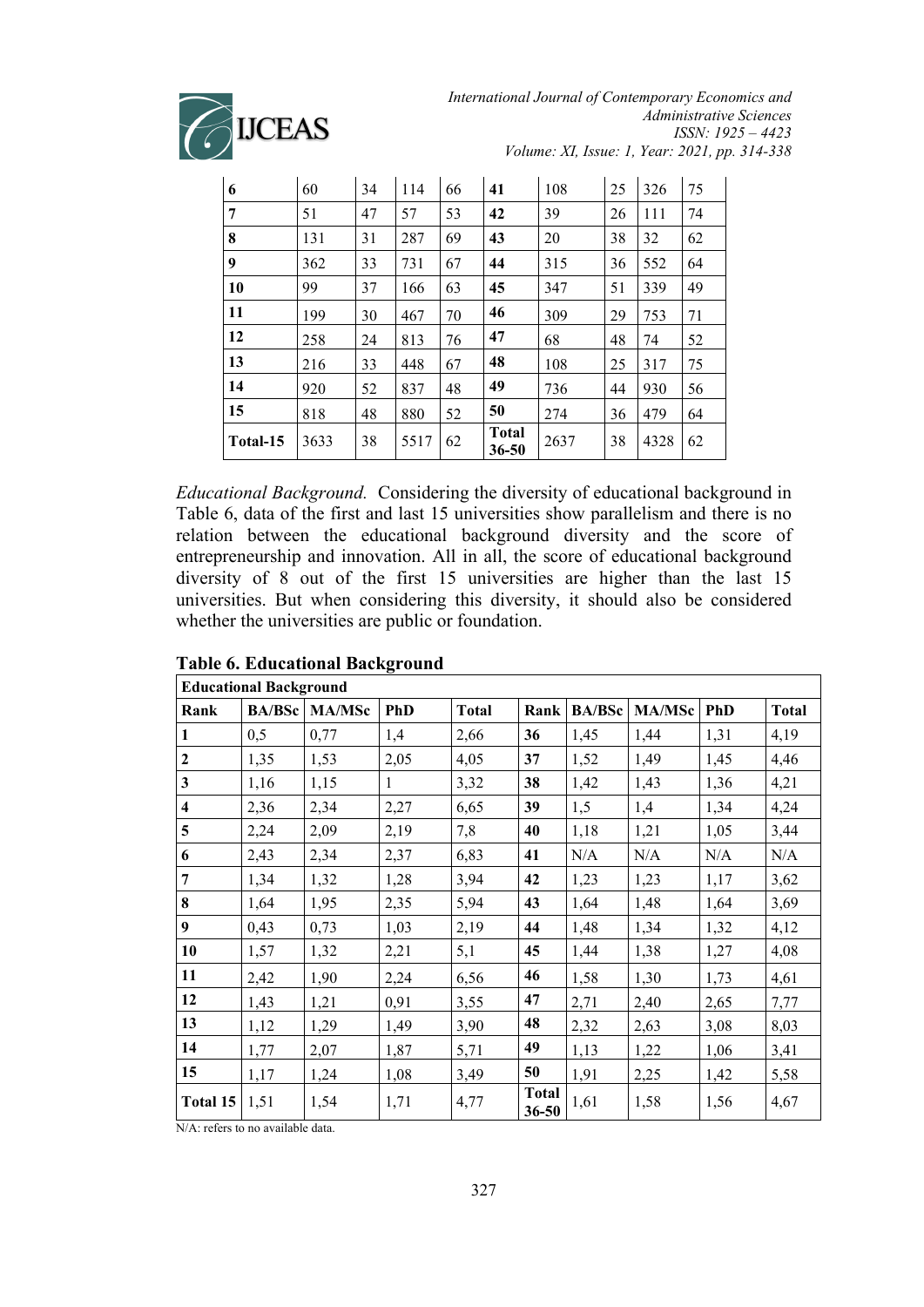### [www.ijceas.com](http://www.ijceas.com/)

*Overseas Education Background.* As on Table 7, there is a difference between the first and last 15 universities when it comes to studying abroad at the bachelor's level. The number of academics who studied the bachelor's level abroad is quite low. For the master's degree this number is increasing and for PhD it is at the top level. When both the first and last 15 universities are examined, the highest number of overseas educations is seen in PhD level. However, it can be said that there is a positive correlation between overseas education diversity and entrepreneurship and innovation scores. Because the score of overseas education level in each level and general of first 15 universities is higher than the last 15.

|                         | <b>Overseas Educational Background</b> |               |            |              |                       |               |               |                  |              |  |  |  |
|-------------------------|----------------------------------------|---------------|------------|--------------|-----------------------|---------------|---------------|------------------|--------------|--|--|--|
| Rank                    | <b>BA/BSc</b>                          | <b>MA/MSc</b> | <b>PhD</b> | <b>Total</b> | Rank                  | <b>BA/BSc</b> | <b>MA/MSc</b> | <b>PhD</b>       | <b>Total</b> |  |  |  |
| 1                       | 0,05                                   | 0,23          | 0,59       | 0,86         | 36                    | 0,07          | 0,24          | 0,36             | 0,67         |  |  |  |
| $\overline{2}$          | 0,16                                   | 0,51          | 0,87       | 1,28         | 37                    | 0,09          | 0,33          | 0,5              | 0,92         |  |  |  |
| $\overline{\mathbf{3}}$ | 0,06                                   | 0,22          | 0,48       | 0,76         | 38                    | 0,04          | 0,21          | 0,54             | 0,79         |  |  |  |
| 4                       | 0,11                                   | 0,43          | 0,75       | 1,23         | 39                    | 0,1           | 0,27          | 0,31             | 0,68         |  |  |  |
| 5                       | 0,08                                   | 0,41          | 0,64       | 0,98         | 40                    | 0,2           | 0,01          | 0,04             | 0,26         |  |  |  |
| 6                       | 0,05                                   | 0,38          | 0,53       | 0,91         | 41                    | N/A           | N/A           | N/A              | N/A          |  |  |  |
| 7                       | 0,06                                   | 0,17          | 0,4        | 0,62         | 42                    | 0,11          | 0,2           | 0,4              | 0,75         |  |  |  |
| 8                       | 0,04                                   | 0,11          | 0,2        | 0,35         | 43                    | $\theta$      | 0,03          | $\boldsymbol{0}$ | 0,02         |  |  |  |
| 9                       | 0,07                                   | 0,26          | 0,67       | 0,99         | 44                    | 0,02          | 0,14          | 0,22             | 0,38         |  |  |  |
| 10                      | 0,17                                   | 0,53          | 0,63       | 1,33         | 45                    | 0,02          | 0,07          | 0,12             | 0,21         |  |  |  |
| 11                      | 0,01                                   | 0,05          | 0,06       | 0,12         | 46                    | 0,01          | 0,03          | 0,04             | 0,08         |  |  |  |
| 12                      | 0,01                                   | 0,05          | 0,11       | 0,17         | 47                    | 0,04          | 0,16          | 0,07             | 0,27         |  |  |  |
| 13                      | 0,01                                   | 0,06          | 0,04       | 0,11         | 48                    | 0,02          | 0,12          | 0,07             | 0,21         |  |  |  |
| 14                      | 0,04                                   | 0,13          | 0,22       | 0,39         | 49                    | 0,01          | 0,08          | 0,06             | 0,15         |  |  |  |
| 15                      | 0,05                                   | 0,06          | 0,08       | 0,19         | 50                    | 0,02          | 0,05          | 0,08             | 0,15         |  |  |  |
| <b>Total</b><br>15      | 0,06                                   | 0,24          | 0,41       | 0,68         | <b>Total</b><br>36-50 | 0,05          | 0,13          | 0,21             | 0,39         |  |  |  |

**Table 7. Overseas Educational Background**

N/A: refers to no available data.

*Work Experience.* As seen in the Table 8, overseas work experience scores of the first 15 universities are quite higher than the last 15. For this reason, being at the top can be affected by the experiences in different universities or abroad. When the length of service is examined, the first and last 15 universities show similarities. (as seen in the Table 9)

Differences between the first and the last 15 universities of the index were examined with the independent sample t-test (see Table 10). The differences between the first and the last 15 universities of the index were examined in the context of work experience, overseas educational background, male, female, assistant professor, associate professor, professor, and educational background. As the result of performed analyses, there is a significant difference in work experience, overseas education background and overseas work experience (sig 2 tailed –  $p=0,000$  and  $p<0,05$ ). When the work experience variable is considered, it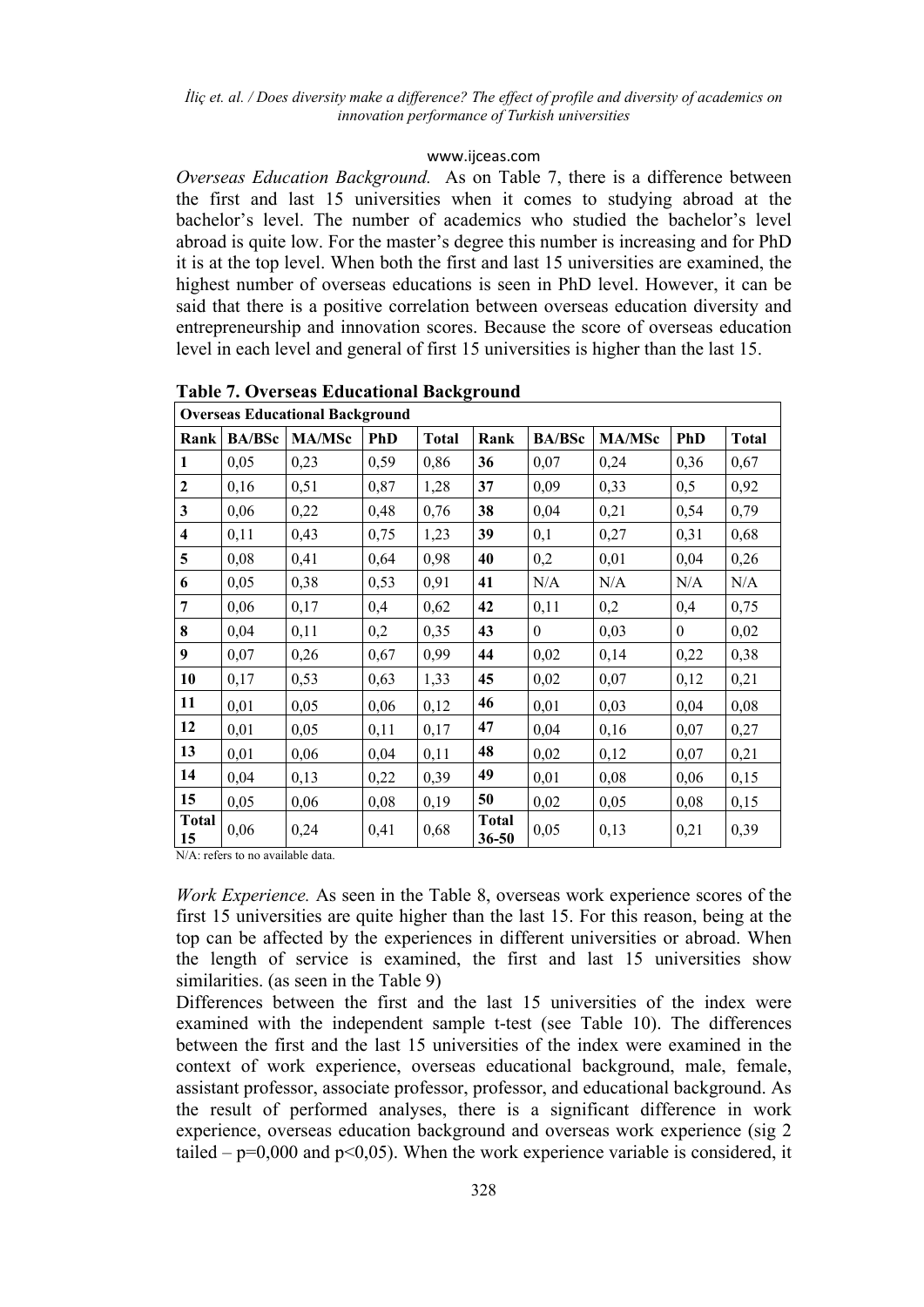

is seen that the academics of the first 15 universities are more experienced than the last 15. Accordingly, it is likely to relate an experienced academic staff with the score received in the index.

| <b>Work Experience</b>  |                 |                          |                    |                 |                          |
|-------------------------|-----------------|--------------------------|--------------------|-----------------|--------------------------|
| Rank                    | <b>Overseas</b> | <b>Different</b><br>uni. | Rank               | <b>Overseas</b> | <b>Different</b><br>uni. |
| $\mathbf{1}$            | 0,7             | 1,36                     | 36                 | 0,19            | 1,2                      |
| $\mathbf{2}$            | 0,79            | 1,64                     | 37                 | 0,37            | 1,05                     |
| $\mathbf{3}$            | 0,21            | 1,21                     | 38                 | 0,13            | 0,76                     |
| $\overline{\mathbf{4}}$ | 0,71            | 1,09                     | 39                 | 0,35            | 1,19                     |
| $\overline{5}$          | 0,67            | 1,75                     | 40                 | 0,03            | 0,47                     |
| 6                       | 0,72            | 0,9                      | 41                 | N/A             | N/A                      |
| $\overline{7}$          | 0,12            | 0,46                     | 42                 | 0,27            | 1,25                     |
| 8                       | 0,14            | 1,21                     | 43                 | $\theta$        | 0,75                     |
| $\boldsymbol{9}$        | 0,16            | 0,54                     | 44                 | 0,09            | 0,37                     |
| 10                      | 0,47            | 0,68                     | 45                 | 0,03            | 0,19                     |
| 11                      | 0,14            | 0,35                     | 46                 | 0,08            | 0,04                     |
| 12                      | 0,15            | 0,48                     | 47                 | 0,13            | 1,41                     |
| 13                      | 0,03            | 0,66                     | 48                 | 0,14            | 1,18                     |
| 14                      | 0,08            | 0,35                     | 49                 | 0,06            | 0,28                     |
| 15                      | 0,08            | 0,22                     | 50                 | 0,06            | 0,36                     |
| Total-15<br>T           | 0,34            | 0,86                     | <b>Total 36-50</b> | 0,13            | 0,75                     |

# **Table 8. Work Experience**

N/A: refers to no available data.

## **Table 9. Length of Service**

| <b>Length of Service</b> |       |      |       |  |  |  |  |  |  |
|--------------------------|-------|------|-------|--|--|--|--|--|--|
| Rank                     | Total | Rank | Total |  |  |  |  |  |  |
| 1                        | 24,95 | 36   | 15,24 |  |  |  |  |  |  |
| $\mathbf{2}$             | 21,12 | 37   | 18,12 |  |  |  |  |  |  |
| 3                        | 17,76 | 38   | 14,96 |  |  |  |  |  |  |
| 4                        | 16,11 | 39   | 16,01 |  |  |  |  |  |  |
| 5                        | 20,94 | 40   | 16,51 |  |  |  |  |  |  |
| 6                        | N/A   | 41   | N/A   |  |  |  |  |  |  |
| 7                        | 18,3  | 42   | 16,61 |  |  |  |  |  |  |
| 8                        | 16,13 | 43   | 23,88 |  |  |  |  |  |  |
| 9                        | 23,06 | 44   | 23,25 |  |  |  |  |  |  |
| 10                       | 16,86 | 45   | 19,68 |  |  |  |  |  |  |
| 11                       | 23,87 | 46   | 29,31 |  |  |  |  |  |  |
| 12                       | 34,16 | 47   | 22,92 |  |  |  |  |  |  |
| 13                       | 20,41 | 48   | 22,55 |  |  |  |  |  |  |
| 14                       | 28,28 | 49   | 38,09 |  |  |  |  |  |  |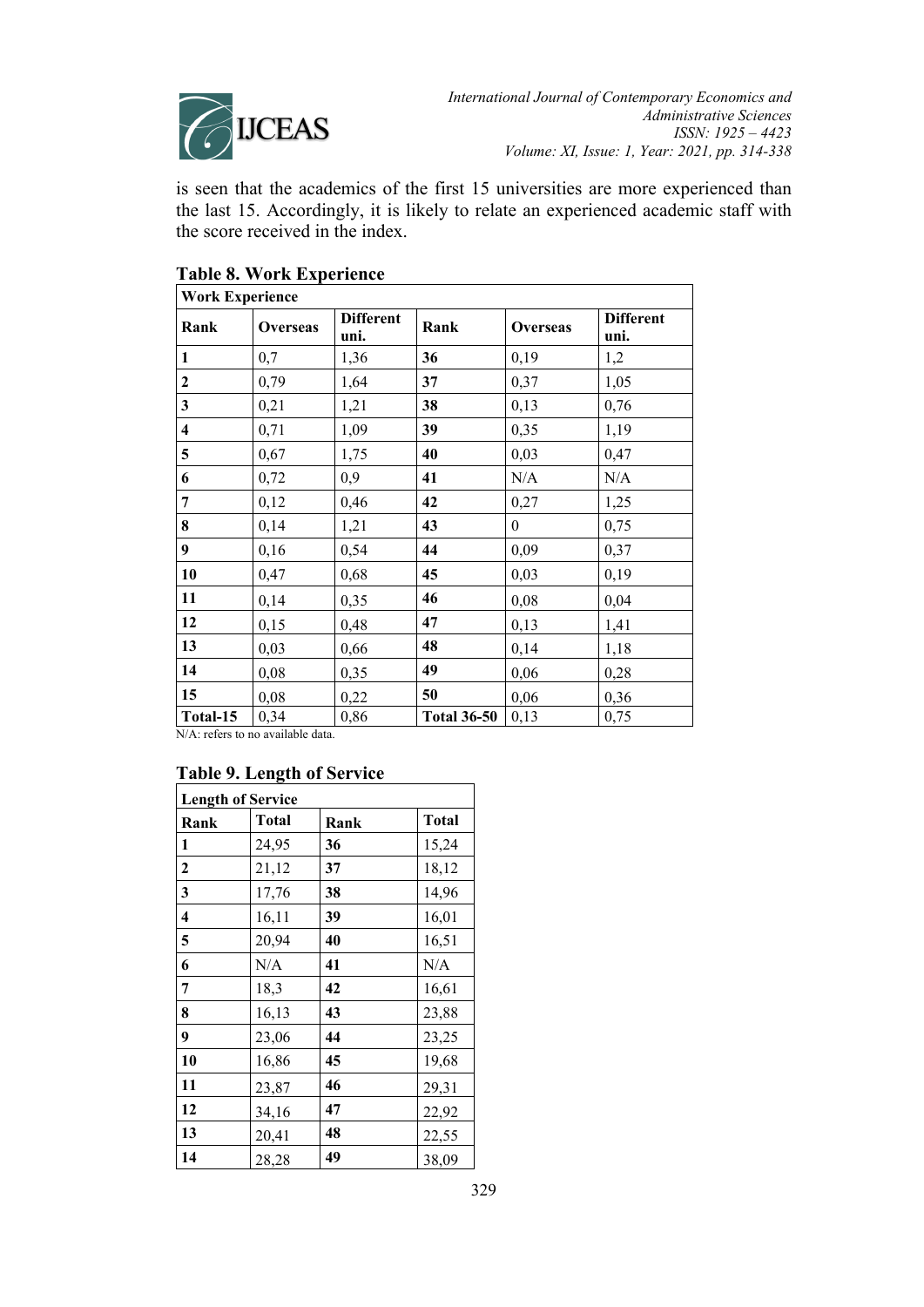*İliç et. al. / Does diversity make a difference? The effect of profile and diversity of academics on innovation performance of Turkish universities*

|                       |       |                    |       | www.ijceas.com |
|-----------------------|-------|--------------------|-------|----------------|
| 15                    | 27,43 | 50                 | 28.49 |                |
| <b>Total-15</b> 22,09 |       | <b>Total 36-50</b> | 21.83 |                |

As the result of analyses between the groups related to the overseas educational background variable it is seen that in the first 15 universities, the percentage of academicians who studied abroad is higher than the last 15. Another significant difference is the overseas work experience. It is seen that overseas work experience is higher in the first 15 universities.

| <b>Results of Independent Sample T-Test</b> |                                                             |      |                              |        |             |                       |          |  |  |  |  |  |
|---------------------------------------------|-------------------------------------------------------------|------|------------------------------|--------|-------------|-----------------------|----------|--|--|--|--|--|
|                                             | <b>Levene's Test</b><br>for Equality of<br><b>Variances</b> |      |                              |        |             |                       |          |  |  |  |  |  |
|                                             |                                                             |      |                              |        |             |                       |          |  |  |  |  |  |
|                                             |                                                             |      | t-test for Equality of Means |        |             | First 15-Last 15      |          |  |  |  |  |  |
|                                             |                                                             |      |                              |        | $Sig. (2 -$ | <b>Average Values</b> |          |  |  |  |  |  |
|                                             | F                                                           | Sig. | t                            | df     | tailed)     | First 15              | Last 15  |  |  |  |  |  |
| <b>Work Experience</b>                      | ,644                                                        | ,429 | $-4,228$                     | 28     | ,000        | 17,10930              | 25,78930 |  |  |  |  |  |
| <b>Overseas</b>                             |                                                             |      |                              |        |             |                       |          |  |  |  |  |  |
| <b>Educational</b>                          |                                                             |      |                              |        |             |                       |          |  |  |  |  |  |
| <b>Background</b>                           | ,006                                                        | ,940 | 3,251                        | 28     | ,003        | ,73730                | ,32470   |  |  |  |  |  |
| <b>Overseas Work</b>                        |                                                             |      |                              |        |             |                       |          |  |  |  |  |  |
| <b>Experience</b>                           | 18,664                                                      | ,000 | 3,109                        | 18,084 | ,006        | ,36020                | ,11730   |  |  |  |  |  |
| Female                                      | ,003                                                        | ,958 | ,579                         | 28     | ,567        | ,39000                | ,37070   |  |  |  |  |  |
| Male                                        | .003                                                        | ,958 | $-579$                       | 28     | ,567        | ,61000                | ,62930   |  |  |  |  |  |
| Assist. Prof.                               | ,012                                                        | ,915 | 1,078                        | 28     | ,290        | ,45270                | ,39670   |  |  |  |  |  |
| Assoc. Prof.                                | 1,828                                                       | ,187 | ,766                         | 28     | ,450        | ,21870                | .20000   |  |  |  |  |  |
| Prof.                                       | ,425                                                        | ,520 | $-164$                       | 28     | ,871        | ,32930                | ,33600   |  |  |  |  |  |
| <b>Educational</b>                          |                                                             |      |                              |        |             |                       |          |  |  |  |  |  |
| <b>Background</b>                           | .488                                                        | ,491 | $-.642$                      | 28     | ,526        | 4,60310               | 4,97730  |  |  |  |  |  |

**Table 10. Results of Independent Sample T-Test**

(sig 2 tailed –  $p=0,000$  and  $p<0,05$ )

The relations between educational background, overseas experience, work experience, gender and academic title and index score and dimension of this index ('Culture of Entrepreneurship and Innovation', 'Competence of Scientific and Technologic Research', 'Intellectual Property', 'Collaboration and Interaction', 'Economic Contribution and Commercialization') were examined with the correlation analyses (see Table 11). Entrepreneurship score (or the index score) and the sub-dimensions of this score were examined as dependent variables. As independent variables, educational background, overseas experience, work experience, gender and academic title were taken into consideration. As the result of these analyses, there are significant correlations between the scores of overseas education background, overseas work experience and assistant professor title. There is a significant average correlation between overseas educational background and entrepreneurship score and its sub-dimensions. In other words, there is a positive correlation between the index score and the number of academics who studied abroad in a university. There is a strong significant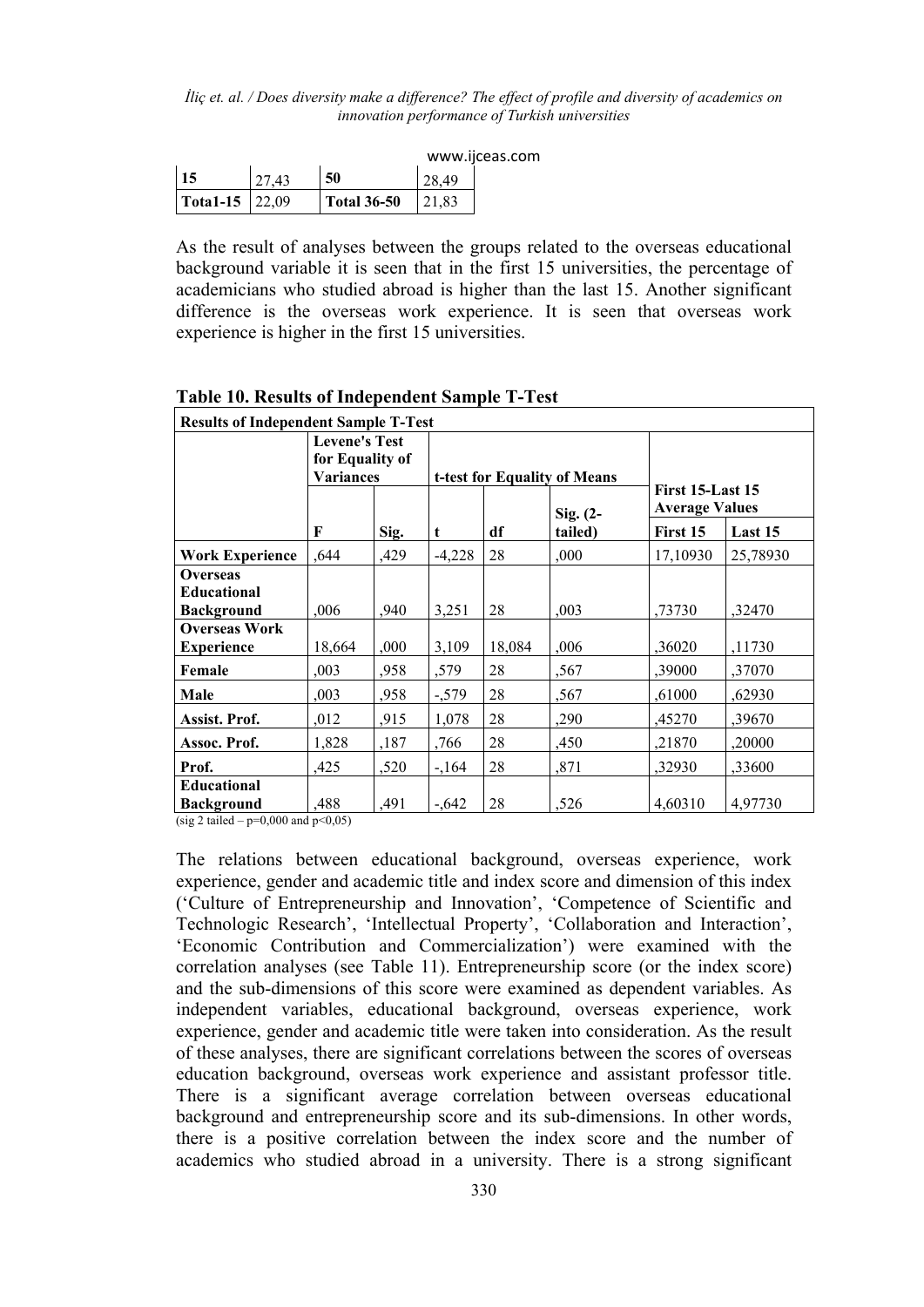

correlation between overseas work background and entrepreneurship score and its sub-dimensions. This means that there is a positive correlation between the index scores and overseas work experiences of the academics.

| <b>Correlation Analysis</b>                      |                               | <b>1 ES</b> | 2 CSTR    | 3IP       | 4 <sub>CI</sub> | <b>5 CEI</b> | 6 ECC     |
|--------------------------------------------------|-------------------------------|-------------|-----------|-----------|-----------------|--------------|-----------|
| Educational<br><b>Background</b>                 | Pearson<br>Correlation        | ,009        | ,173      | $-0.034$  | ,185            | $-360$       | $-.078$   |
|                                                  | Sig. (2-tailed)               | ,965        | ,369      | ,859      | ,337            | ,055         | ,688      |
| <b>Overseas Educational</b><br><b>Background</b> | Pearson<br>Correlation        | $,577***$   | $,482**$  | $,535***$ | $,567***$       | ,312         | ,456*     |
|                                                  | Sig. (2-tailed)               | ,001        | ,008      | ,003      | ,001            | ,100         | ,013      |
| <b>Work Experience</b>                           | Pearson<br>Correlation        | $-175$      | $-116$    | $-300$    | $-183$          | $-.012$      | $-117$    |
|                                                  | Sig. (2-tailed)               | .363        | ,550      | ,114      | ,342            | ,950         | ,545      |
| <b>Overseas Work</b><br><b>Experience</b>        | <b>Pearson</b><br>Correlation | $,601**$    | $,625***$ | ,541**    | $,578***$       | ,204         | ,468*     |
|                                                  | Sig. (2-tailed)               | ,001        | ,000      | ,002      | ,001            | ,287         | ,010      |
| Female                                           | Pearson<br>Correlation        | $-.036$     | $-129$    | $-0.042$  | ,000            | $-.040$      | ,031      |
|                                                  | Sig. (2-tailed)               | ,852        | ,504      | ,828      | ,999            | ,837         | ,872      |
| Male                                             | Pearson<br>Correlation        | ,036        | ,129      | ,042      | ,000            | ,040         | $-.031$   |
|                                                  | Sig. (2-tailed)               | ,852        | ,504      | ,828      | ,999            | ,837         | ,872      |
| Assist. Prof.                                    | <b>Pearson</b><br>Correlation | $-.523**$   | $-.493**$ | $-324$    | $-.401*$        | $-.470*$     | $-.477**$ |
|                                                  | Sig. (2-tailed)               | ,004        | ,007      | ,086      | ,031            | ,010         | ,009      |
| Assoc. Prof.                                     | <b>Pearson</b><br>Correlation | ,043        | ,156      | $-0.054$  | ,078            | $-135$       | ,048      |
|                                                  | Sig. (2-tailed)               | ,823        | ,420      | ,781      | ,688            | ,485         | ,804      |
| Prof.                                            | Pearson<br>Correlation        | ,062        | $-.006$   | $-.021$   | $-.021$         | ,235         | ,111      |
|                                                  | Sig. (2-tailed)               | ,750        | ,975      | ,915      | ,913            | ,220         | ,565      |

## **Table 11. Results of the Correlation Analysis**

(sig 2 tailed –  $p=0,000$  and  $p<0,05$ ).

**1**. Entrepreneurship Score **2**. Competence of Scientific and Technologic Research **3.** Intellectual Property **4.Collaboration and Interaction <b>5**. Culture of Entrepreneurship and Innovation Commercialization

Another interesting result of the analyses is that there is a negative correlation between the percentage of assistant professors and the index score. In the universities that are in the scope of the study, when the percentage of assistant professors increases, the index score decreases. This result is parallel to the results of t-test analyses. The academics of the first 15 universities are more experienced than the last 15.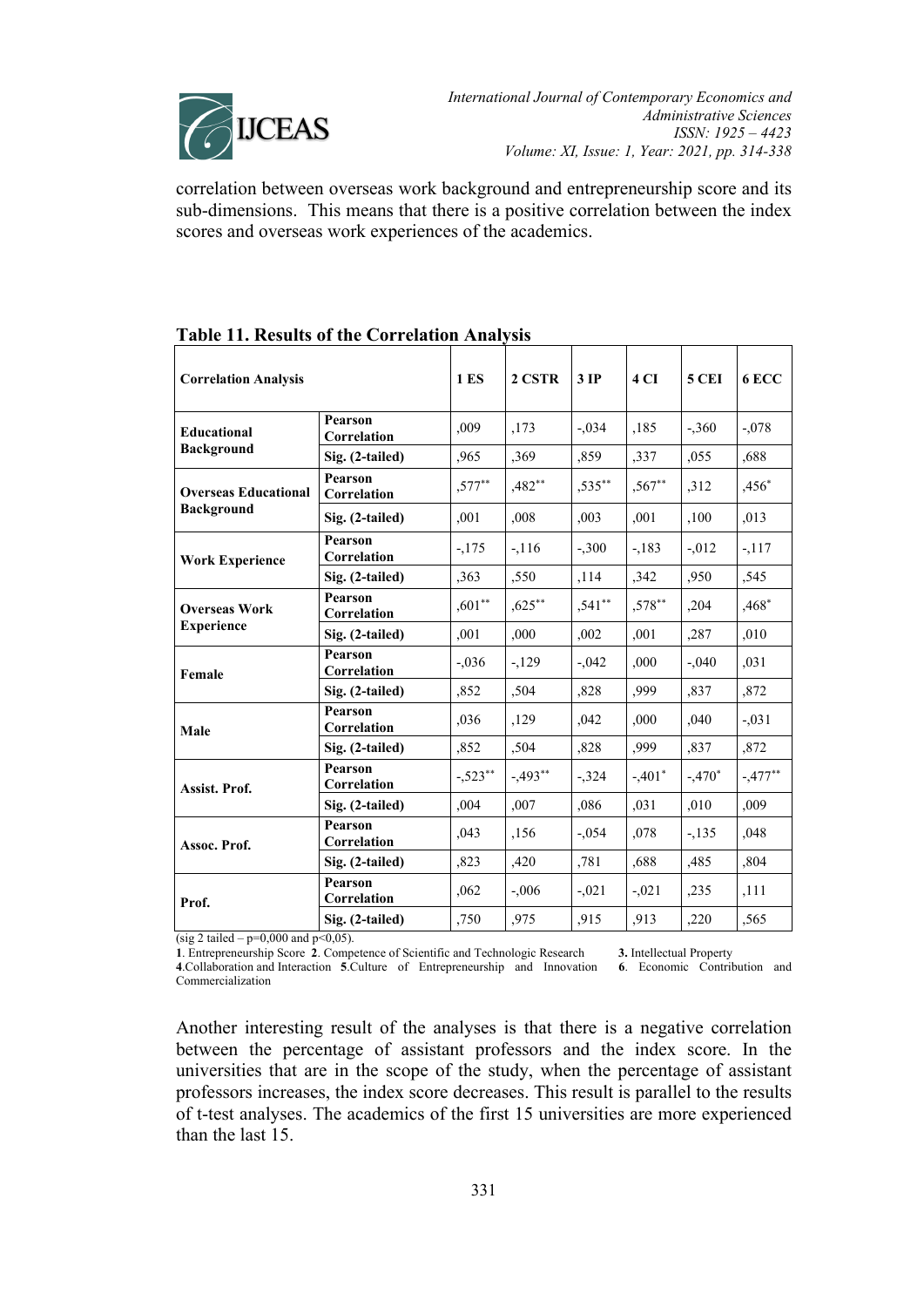### [www.ijceas.com](http://www.ijceas.com/)

There are no significant correlations between the other variables (educational background, work experience, male, female, associate professor, professor) and sub-dimensions of the index.

# **5. LIMITATIONS, RECOMMENDATIONS AND DIRECTIONS FOR FUTURE SEARCH**

Diversity and diversity management have importance in modern day organizations. As well as people are the main components of the production, consumption and innovation, organizations should increase the diversity and manage this process in order to gain competitive advantage and not to be eliminated in the ecology. As the diversity in an organization is higher, so the innovative competencies of the staff in an organization increase. In this study that is conducted in the context of universities, it is seen that innovation tendency increases when the academic titles increase. Other than that, studying or working abroad affect innovation. As the result of the analyses, there is a positive correlation between the universities, which have higher diversity in overseas education and experience, and their rankings and scores of the Entrepreneur and Innovative Universities Index of 2015. In consequence of the study, it is seen that academics of the first 15 universities are superior, have more overseas education, overseas and different university experience than others. Overseas backgrounds of the academics are directly effective on universities' index scores. This result shows parallelism with the correlation analyses and is it likely to say that there's a positive significant correlation between the overseas experience and index score. Sending the staff abroad to make them have experience and provide them overseas education are suggestible to the universities.

There are some limitations to this research. First, our research is based on secondary data. This causes the measurement of the diversity concept with limited dimensions. Because of the nature of diversity while some aspects of diversity have become relatively more 'visible' and 'acceptable' in the modern world, some other aspects of diversity have still remained invisible at work as well as in academia. For future research these invisible dimensions need to be deeply investigated by qualitative methods. Future research may also investigate the other diversity issues like sexual orientation, beliefs, personality etc. by holding surveys and interviews and gathering primary data. Furthermore, the number of universities involved in this research is limited. Therefore, future research may focus on gathering data for different years from other universities to broaden our understanding of the relationship between innovation-entrepreneurship and diversity issues in universities. The other limitation is the data gathered from academic titles starting from assistant professor are included in this study by the reason of the sample of the index. In addition to this, it is an important constraint that there are no specific scores for each faculty, so only the general score of a university is taken into consideration. For further research, it is suggestible that the study might be broadened by including every university in the index and examining the cultural diversity. Although this study has some limitations, the results can give some conclusions for the diversity dimensions of gender,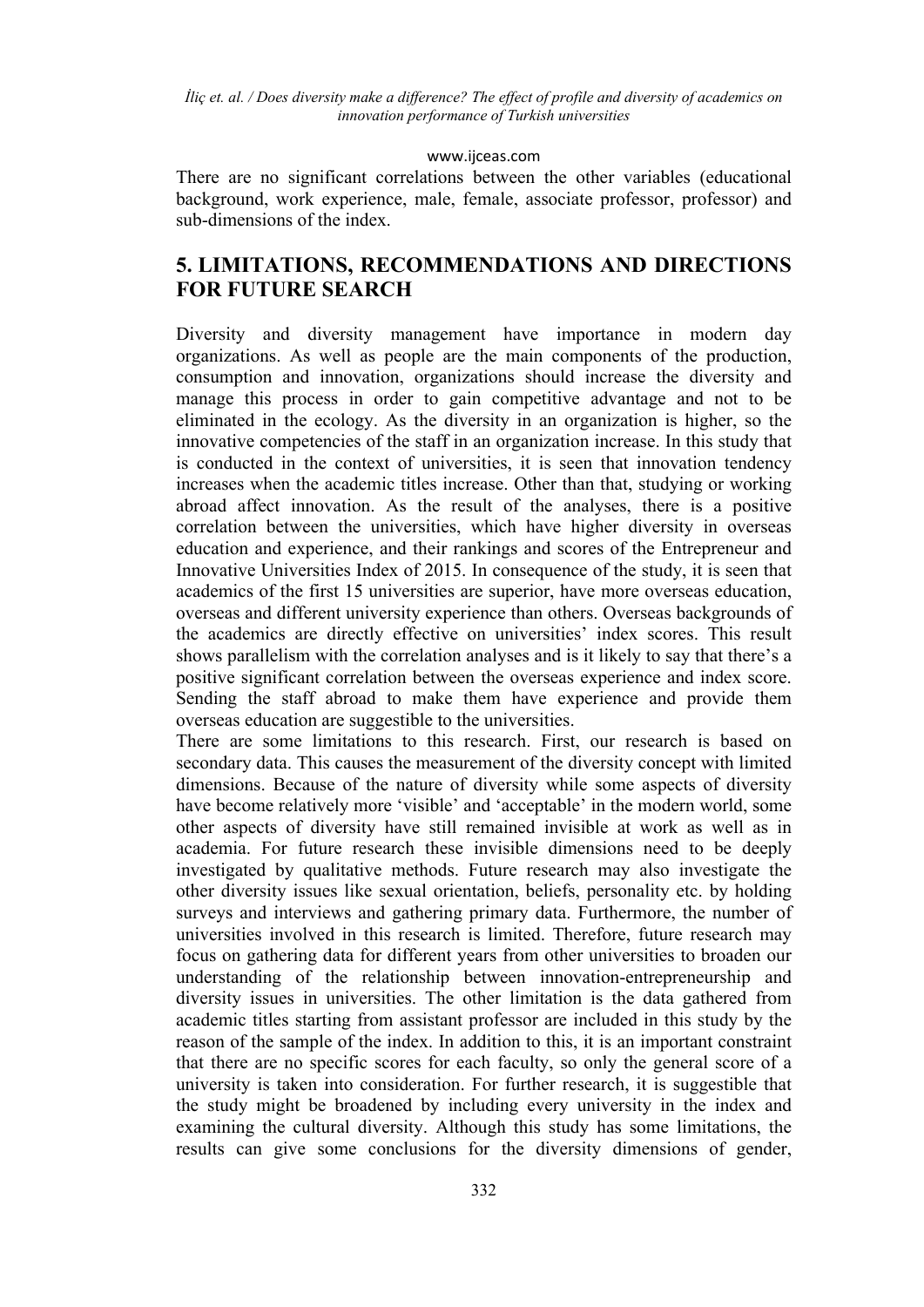

educational backgrounds, overseas experiences, work experiences and areas of expertise of academics by containing 30 universities' data in the list. It also has importance in terms of revealing the academic profiles of the universities.

Entrepreneurship in Turkey's universities has gained acceleration with the starting of the evaluation of the universities according to the "Entrepreneurial and Innovative Universities Index" by the Ministry of Science, Industry and Technology under the leadership of TUBITAK (Scientific and Technological Research Council of Turkey) since 2012. As being the main actors of the innovation ecosystem, universities should act for strengthening their roles in commercialization and knowledge transfer. The mission of this index is to encourage entrepreneurial and innovative activities in universities and promoting social and economic development by academic entrepreneurship in the higher education system. The index exposes of all dimensions of academic entrepreneurship in the institutional and rooted attitudes that are very important with the aim of facilitating and promoting activities of academic entrepreneurship in the universities. This index also can contribute the increase of the competition on entrepreneurship and innovativeness between universities, defining the measurement of entrepreneurship and innovation performance of universities and the development of innovation and entrepreneurship in the whole ecosystem. There are some of challenges still for Turkish University System that related to the policy-making level issues, structure of higher education system and its planning, bureaucratic issues, level of resources and inputs, level of processes, performance and outputs, cultural and legal barriers.

Creating an individual level synergy is required in order to perform organizational level innovative actions. The easiest way to provide this is to in hold diversity. One of the most important implications for universities in order to be more entrepreneur and innovative is to increase diversity in an organization. Universities should be innovative and embrace change in order to keep up with the change and respond to the competition. Academic scientists can influence the capacity to identify and exploit entrepreneurial opportunities of universities. In this regard, it is anticipated that universities holding diverse academics would perform innovation better. Diversity in academics can be created with the education, professional and academic work experience, or demographics. For future strategic plans and staffing it is suggestible to create diversity by having academicians who have worked or studied in another university. This would help universities to have different points of view and ideas to come out. As there are more different points of view, so the academic activities can be performed in a wide range.

# **6. REFERENCES**

Aydın, E., and Rahman, M. (2017). *"Theoretical Perspectives to Diversity in Management Research". Journal of Management Research*, *9*(2), 160-170.

Bassett‐Jones, N. (2005). "*The Paradox Of Diversity Management, Creativity And Innovation".* Creativity And Innovation Management, 14(2), 169-175.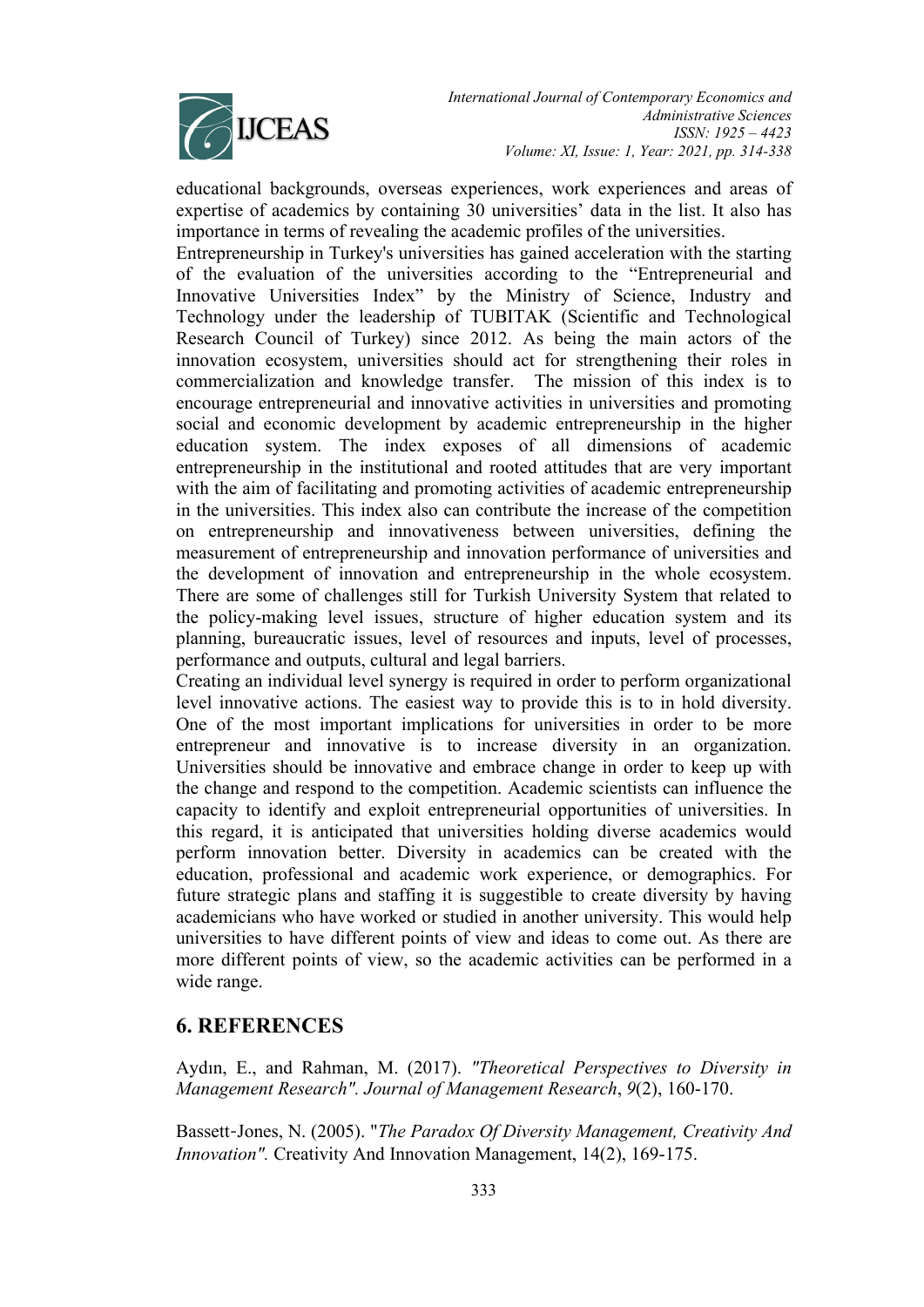### [www.ijceas.com](http://www.ijceas.com/)

Benschop Y. (2001). *"Pride, Prejudice And Performance: Relations Between HRM, Diversity and Performance".* International Journal of Human Resource Management 12(7),166-181.

Bridgstock, R., Lettice, F., Özbilgin, M. F., and Tatli, A. (2010). *"Diversity management for innovation in social enterprises in the UK". Entrepreneurship and Regional Development*, *22*(6), 557-574.

Brennan, M. C., and McGowan, P. (2006). "*Academic Entrepreneurship: An Exploratory Case Study"*. International Journal of Entrepreneurial Behavior & Research. 12(3), 144-164.

Cook, S. D., and Brown, J. S. (1999). "*Bridging epistemologies: The Generative Dance Between Organizational Knowledge And Organizational Knowing"*. Organization Science, *10*(4), 381-400.

Cox, T. H. and Blake, S., (1991), "*Managing Cultural Diversity: Implicants for Organizational Competitiveness"*, Academy of Management Executive, 5 (3), 45- 57.

Çapraz, B., N. A., Ayyıldız Unnü. D. Kelgokmen Ilic, M. Kocamaz, U. Gökay Çiçekli, B. Aracıoğlu, A. Koçak, J. Kesken and H. Soyuer (2014), *"Innovative Work Behavior Determinants from the Perspective of Employees: A Research on Prior Industries in Izmir ",* Journal of Entrepreneurship and Innovation Management, 3 (1), 49-72.

Demirtaş, Ö. (2014). *"Akademik Girişimcilikte Bireysel ve Sosyal Faktörlerin Rolü*". Yönetim Bilimleri Dergisi, 12 (23), 189-207,

Dosi, G., C. Freeman, R. Nelson, G. Silverberg and L. Soete, (1988), "*Technical Change And Economic Theory"*, Printer, London.

Easingwood, C. J., (1986), "*New Product Development for Service Companies*". Journal of Product Innovation Management, 3(4), 264–275.

Edquist, C., (1997), "*Systems of Innovation Approaches - Their Emergence and Characteristics"* in C. Edquist (Editor) Systems Of Innovation: Technologies, Institutions And Organizations, Chapter One, London, Printer, pp. 1-35.

Gratton, L., E. Kelan, A.Voigt, L. Walker, and H.J. Wolfram. (2007). "*Innovative potential: Women and men in teams". Lehman Brothers Centre for Women in Business"* (London Business School) Working Paper Series, V 2.

Griffin, A., (1997), *"PDMA Research on New Product Development Practices: Updating Trends and Benchmarking Best Practices",* Journal of Product Innovation Management, 14, 429–458.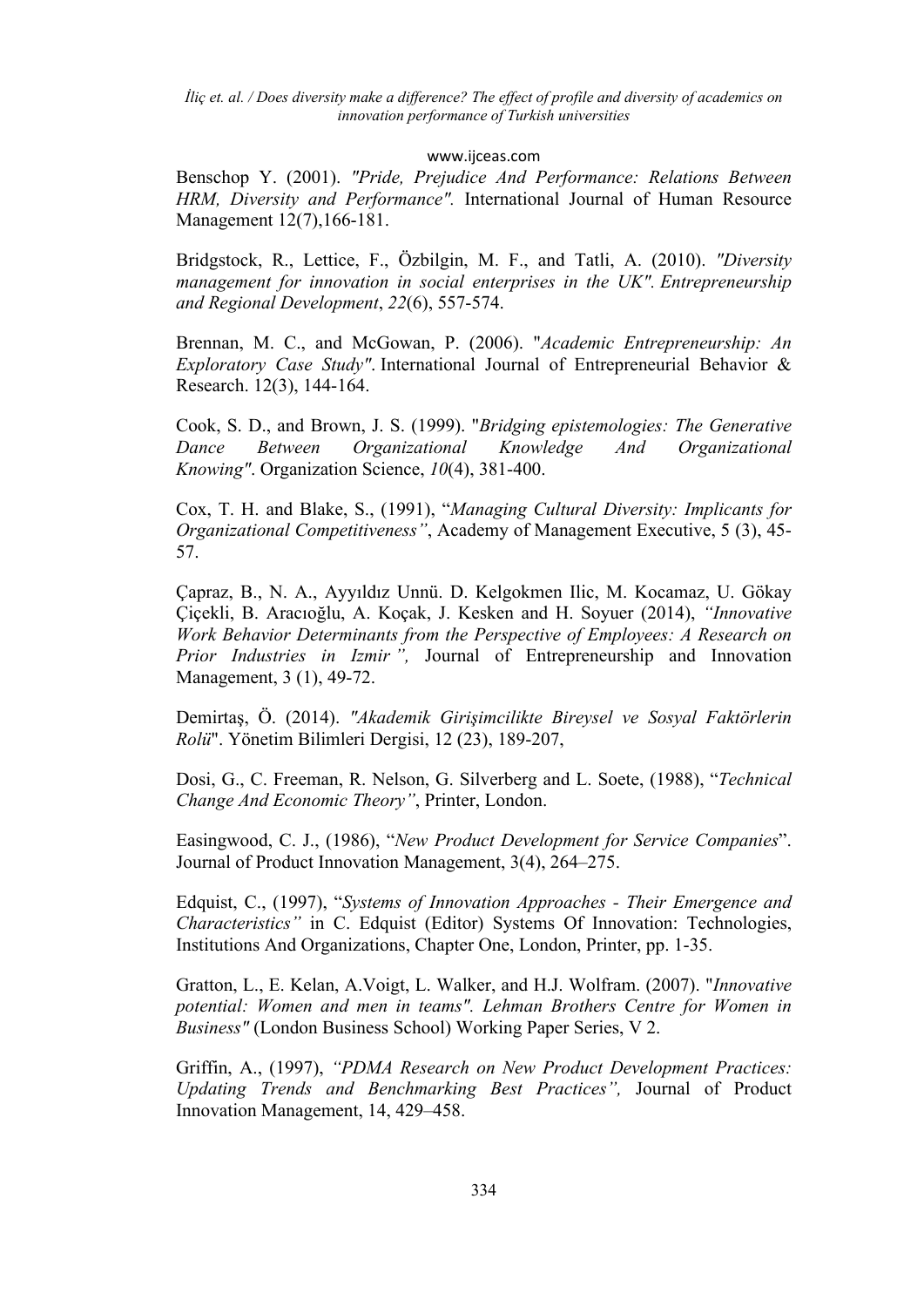

Hitt, M. A., Ireland, R. D., Camp, S. M., and Sexton, D. L. (2001). "*Strategic Entrepreneurship: Entrepreneurial Strategies For Wealth Creation"*. Strategic Management Journal, *22*(6‐7), 479-491.

Jackson, S. E., May, K. E., and Whitney, K. (1995). *"Understanding the Dynamics Of Diversity in Decision-Making Teams. Team Effectiveness and Decision Making"* in Organizations in Guzzo, R. A., & Salas, E. (Ed). *Team Effectiveness and Decision Making in Organizations*, 22:204-261, San Francisco: Jossey-Bass.

Jackson, S. E., Joshi, A., and Erhardt, N. L. (2003). *"Recent Research On Team And Organizational Diversity: SWOT Analysis and Implications",* Journal of Management, 29(6), 801-830.

Jones, N. B. (2005), *"The Paradox of Diversity Management, Creativity and Innovation".* Creativity and Innovation Management, 14(2), 169 - 175

Kelley, T., and Littman, J. (2005). The 10 faces of innovation. *Fast Company*, *99*, 74.

Kossek, E.E. and Lobel, S.A. (eds.) (1996). *" Managing Diversity: Human Resource Strategies for Transforming the Workplace"*. Blackwell, Cambridge, MA.

Kline,S. and N. Rosenberg, (1986), "*An Overview Of Innovation*", in The Positive Sum Strategy: Harnessing Technology For Economic Growth, R. Laudau, and N. Rosenberg, (Editor), National Academy Press, Washington, Ss. 275-306.

Knight, D., Pearce, C.L., Smith K.G., Olian, J.D., Sims, H.P., Smith, K.A. and Flood, P. (1999). "Top Management Team Diversity, Group Process, And Strategic Consensus", Journal of Strategic Management, May, 20(5), 445–465.

Latimer, R.L. (1998) "*The Case For Diversity in Global Business, And The İmpact Of Diversity On Team Performance",* Competitiveness Review; Indiana. 8(2), 3–17.

Lauring, J. and Selmer, J., (2011), "*Social Climate in Diverse University Departments: The Role of Internal Knowledge Sharing*", Educational Research*,* 53 (3), 347–362.

Leitão, J., (2006), "*Open Innovation Clusters: The Case of Cova Da Beira Region (Portugal)*", in Conference Proceedings of ISBE 2006, Cardiff.

Leonard, D. and Swap, W. (1999) *"When Sparks Fly: Igniting creativity in groups".* Harvard Business School Press, Cambridge, MA.

Loden M. and J. B. Rosener, (1991), "*Workforce America!: Managing Employee Diversity As A Vital Resource*", Business One Irwin.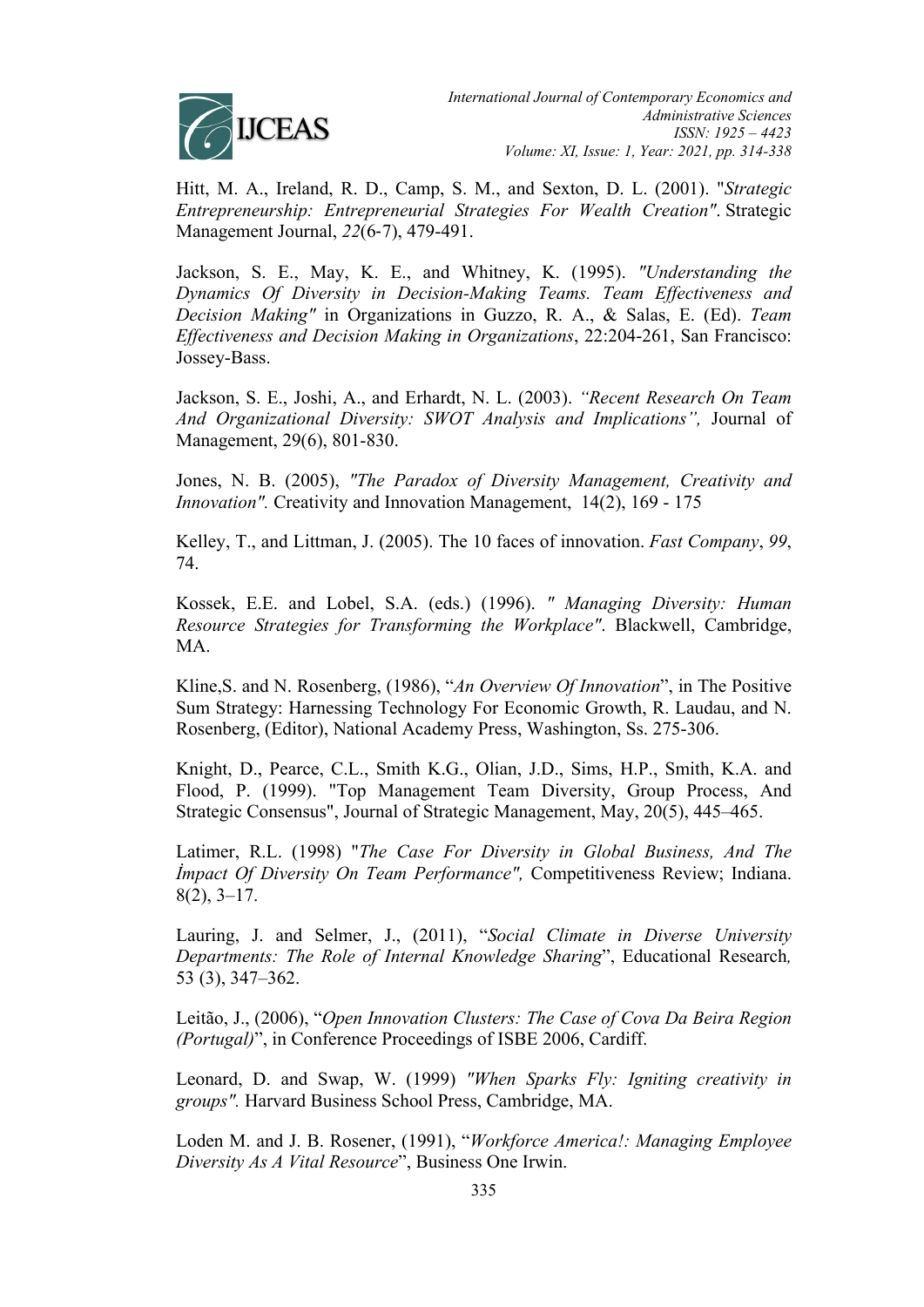### [www.ijceas.com](http://www.ijceas.com/)

Lundvall, B. (1988), "*Innovation As An Interactive Process: From User-Producer Interaction To The National System Of Innovation*", in Technical Change And Economic Theory, Dosi, G.; Freeman, C.; Nelson, R.; Silverberg, G. and Soete, L. (Editor),Chapter 17, Printer, London, pp.349-369.

Lundvall, B., (1992), "*National Systems of Innovation: Towards A Theory of Innovation And Interactive Learning*", Printer, London.

Lundvall, B., Johnson, E. Andersen, E. and Dalum B., (2002), "*National Systems Of Production, Innovation And Competence Building*", Research Policy, 31, 213- 231.

Manual, O. (2005). The measurement of scientific and technological activities. *Proposed Guidelines for Collecting an Interpreting Technological Innovation Data*, *30*.

Maskell, P. and A. Malmberg, (1999), "*Localised Learning and Industrial Competitiveness*", Cambridge Journal of Economics, Oxford University Press, 23 (2), 167-185.

Mighty, J.E. (1997). "*Triple jeopardy: Immigrant women of colour in the labor force".* In Prasad, P., Mills, A.J., Elmes, M. and Prasad, A. (eds.) Managing the Organizational Melting Pot: Dilemmas of Workplace Diversity. Sage, Thousand Oaks, CA.

Miles, M. P., and Covin, J. G. (2002). "*Exploring The Practice Of Corporate Venturing: Some Common Forms And Their Organizational Implications"*. Entrepreneurship Theory And Practice, *26*(3), 21-40.

Morrison, M., J. Lumby, and K. Sood., (2005), "*Diversity and Diversity Management: Messages from Recent Research"*, Educational Management Administration and Leadership, 34, 277–95.

Murrell, A. J., and James, E. H., (2001), "*Gender and Diversity in Organizations: Past, Present, and Future Directions".* Sex Roles, *45*(5-6), 243-257.

Nelson, R., (1993), "*National Systems Of Innovation: A Comparative Analysis"*, Oxford University Press,Oxford.

Nicolaou, N., Shane, S., Cherkas, L., Hunkin, J., and Spector, T. D. (2008). *Is The Tendency To Engage in Entrepreneurship Genetic?*. Management Science, *54*(1), 167-179.

Nicolaou, N., Shane, S., Cherkas, L., and Spector, T. D. (2009). "*Opportunity recognition and the tendency to be an entrepreneur: A bivariate genetics perspective"*. Organizational Behavior and Human Decision Processes, *110* (2), 108-117.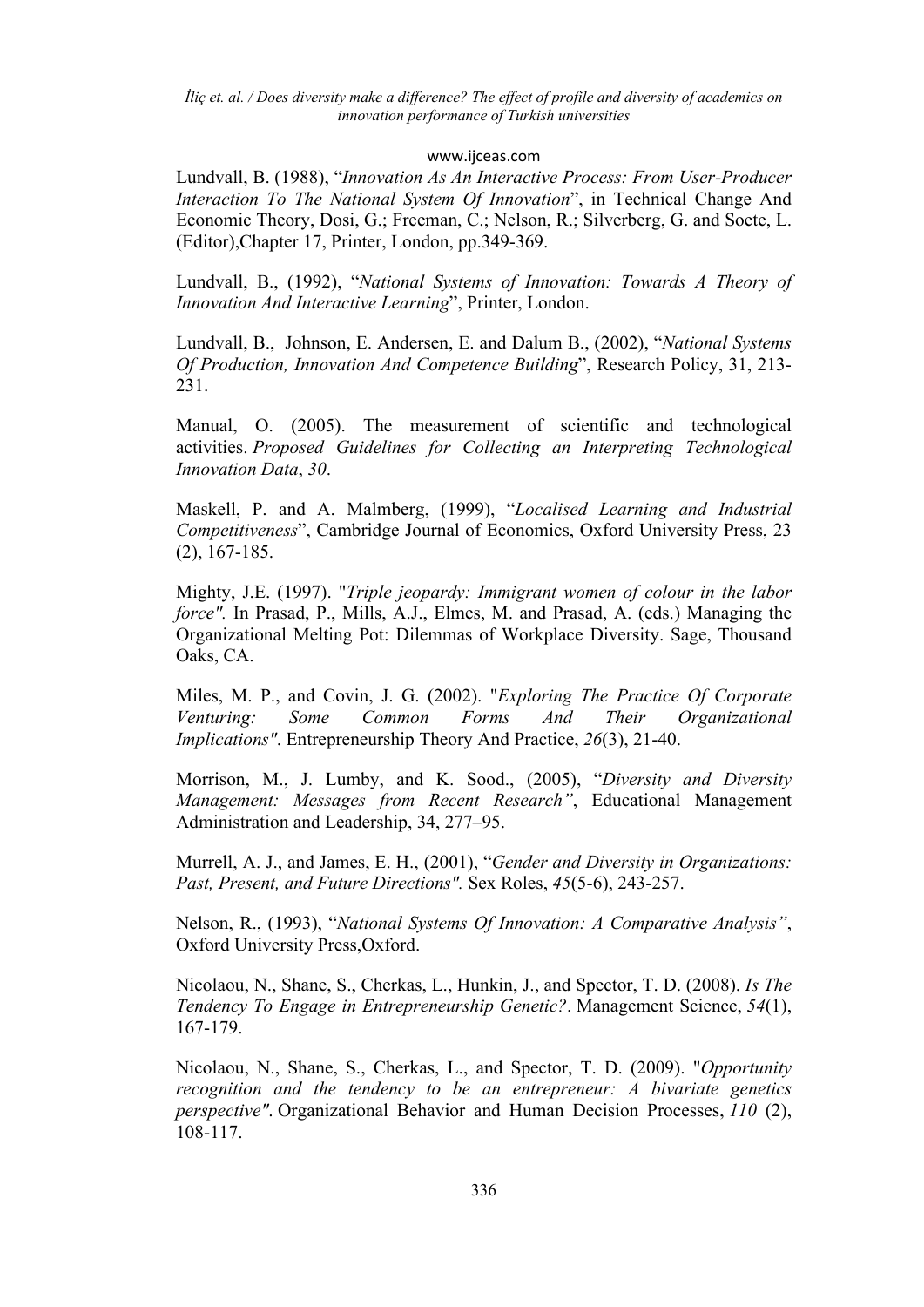

Oke, A., (2004), "*Barriers to Innovation Management in Service Companies*", Journal of Change Management*,* 4(1), 31–44.

Østergaard, C. R., Timmermans, B., and Kristinsson, K., (2011), "*Does A Different View Create Something New? The Effect of Employee Diversity on Innovation*". Research Policy, *40*(3), 500-509.

O'Reilly, C.A., Caldwell, D.F. and Barnett, P. (1989). "*Work Group Demography, Social Integration, And Turnover".* Administrative Science Quarterly 34, 21– 37. Özbilgin, M.F., and Tatli, A. (2005). "*Understanding Bourdieu's contribution to management and organization studies"*. Academy of Management Review, 30(4), 855–869.

Page, S., (2007), "*Diversity Powers Innovation. Center for American Progress"*, January,26.

Quintana-García, C., and Benavides-Velasco, C. A. (2008). Innovative competence, exploration and exploitation: The influence of technological diversification. *Research policy*, *37*(3), 492-507.

Robbins, S.P. and Judge, T. A., (2012), "*Örgütsel Davranış*", Nobel Yayınları, İstanbul.

Robbins S.P. and Coulter, M. (2012), "Management", 11<sup>th</sup> Global Edition, Pearson Education,

Rosado, C. (2006). *"What Do We Mean By Managing Diversity".* Workforce diversity, 3, 1-15.

Schumpeter, J.A. (1934), *"Theory of Economic Development*", Cambridge: Harvard University Press.

Shane, S., and Venkataraman, S. (2000). *"The Promise Of Entrepreneurship As A Field Of Research".* Academy of Management Review, *25*(1), 217-226.

Shane, S. (2010). "*Born Entrepreneurs, Born Leaders: How Your Genes Affect Your Work Life"*. Oxford University Press.

Sharma, P., and Chrisman, S. J. J. (2007*). "Toward A Reconciliation of The Definitional Issues in The Field of Corporate Entrepreneurship".* In Entrepreneurship (pp. 83-103). Springer, Berlin, Heidelberg.

Siegel, D. S., and Wright, M. (2015). "*Academic Entrepreneurship: Time For A Rethink?".* British Journal of Management, *26*(4), 582-595.

Silva, M., Leitão J. and M. Raposo, (2007), "*Barriers To Innovation Faced By Manufacturing Firms in Portugal: How To Overcome it?",* MPRA Paper No. 5408, University Of Beira Interior, Http://Mpra.Ub.Uni-Muenchen.De/5408/